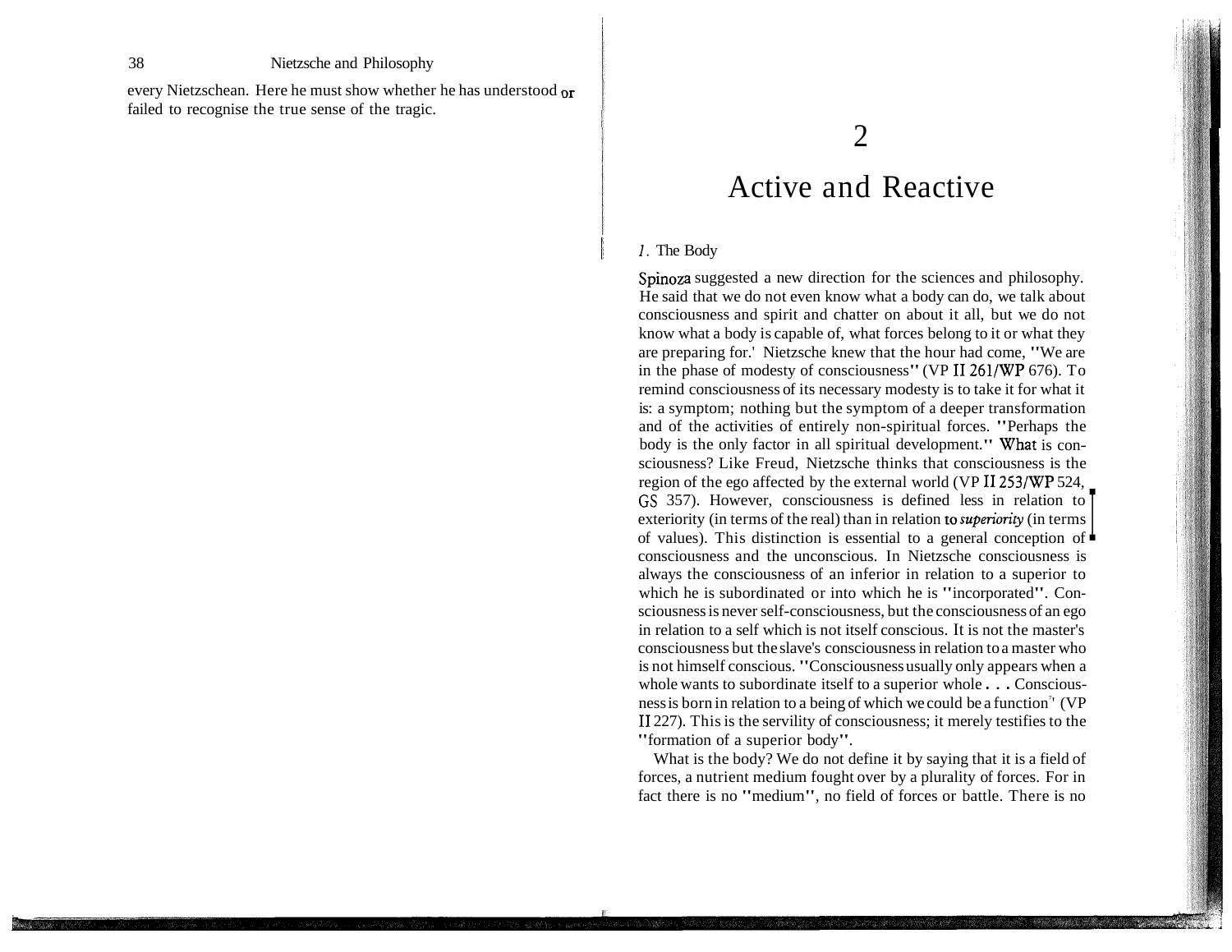quantity of reality, all reality is already quantity of force. There are nothing but quantities of force in mutual "relations of tension" (VP I1 373/WP 635). Every force is related to others and it either obeys or commands. What defines a body is this relation between dominant and dominated forces. Every relationship of forces constitutes a body -whether it is chemical, biological, social or political. Any two forces, being unequal, constitute a body as soon as they enter into a relation-<br>ship. This is why the body is always the fruit of chance, in the ship. This is why the body is always the fruit of chance, in the Nietzschean sense, and appears as the most "astonishing" thing, much more astonishing, in fact, than consciousness and spirit.<sup>2</sup> But chance, the relation of force with force, is also the essence of force. The birth of a living body is not therefore surprising since every body is living, being the "arbitrary" product of the forces of which it is composed.<sup>3</sup> Being composed of a plurality of irreducible forces the body is a multiple phenomenon, its unity is that of a multiple phenomenon, a "unity of domination". In a body the superior or dominant forces are known as *active* and the inferior or dominated forces are known as *reactive.* Active and reactive are precisely the original qualities which express the relation of force with force. Because forces which enter into relation do not have quantity without each of them having, at the same time, the quality corresponding to their difference in quantity as such. This difference between forces qualified according to their quantity as active or reactive will be called *hierarchv* .

#### -- 2) *The Distinction of Forces* \,  $\bigcup$

Inferior forces do not, by obeying, cease to be forces distinct from those which command. Obeying is a quality of force as such and relates to power just as much as commanding does: "individual power is by no means surrendered. In the same way, there is in commanding an admission that the absolute power of the opponent has not been vanquished, incorporated, disintegrated. 'Obedience' and 'commanding' are forms of struggle." (VP I1 91/WP 642) Inferior forces are defined as reactive; they lose nothing of their force, of their quantity relates to power just as much as commanding does: "individual power<br>is by no means surrendered. In the same way, there is in commanding<br>an admission that the absolute power of the opponent has not been<br>vanquished, incorpor conversation, adaptation and utility. This is the point of departure for a concept whose importance in Nietzsche will be seen below, the

#### *Active and Reactive* 41

concept of reaction: the mechanical and utilitarian accommodations, the *regulations* which express all the power of inferior and dominated forces. Here we must note the immoderate taste of modern thought for this reactive aspect of forces. We always think that we have done enough when we understand an organism in terms of reactive forces. The nature of reactive forces and their quivering fascinates us. This is why we oppose mechanical means to final ends in the theory of life; but these two interpretations are only valid for reactive forces themselves. It is true that we do understand the organism in terms of forces. But it is also true that we can only grasp reactive forces for what they are, that is as forces and not as mechanical means or final ends, if we relate them to what dominates them but is not itself reactive. "One overlooks the essential priority of the spontaneous, aggressive, expansive, form-giving forces that give new interpretations and directions, although "adaptation" follows only after this; the dominant role of the highest functionaries within the organism itself. . . is denied" (GM II 12).

It is no doubt more difficult to characterise these active forces for, by nature, they escape consciousness, "The great activity is unconscious" (VP I1 227). Consciousness merely expresses the relation of certain reactive forces to the active forces which dominate them. Consciousness is essentially reactive; this is why we do not know what a body can do, or what activity it is capable of  $(GS 354)$ . And what is said of consciousness must also be said of memory and habit. Furthermore we must also say it of nutrition, reproduction, conservation and adaptation. These are reactive functions, reactive specialisations, 1 I expressions of particular reactive forces (VP II 43, 45, 187, 390/WP) 167,473,657,660). It is inevitable that consciousness sees the organism from its own point of view and understands it in its own way; that is to say, reactively. What happens is that science follows the paths of consciousness, relying entirely on *other* reactive forces; the organism is always seen from the petty side, from the side of its reactions. The problem of the organism, according to Nietzsche, is not an issue between mechanism and vitalism. What is the value of vitalism as long as it claims to discover the specificity of life in the same reactive forces that mechanism interprets in another way? The real problem is the discovery of active forces without which the reactions themselves would not be forces.<sup>4</sup> What makes the body superior to all reactions, particularly that reaction of the ego that is called consciousness, is the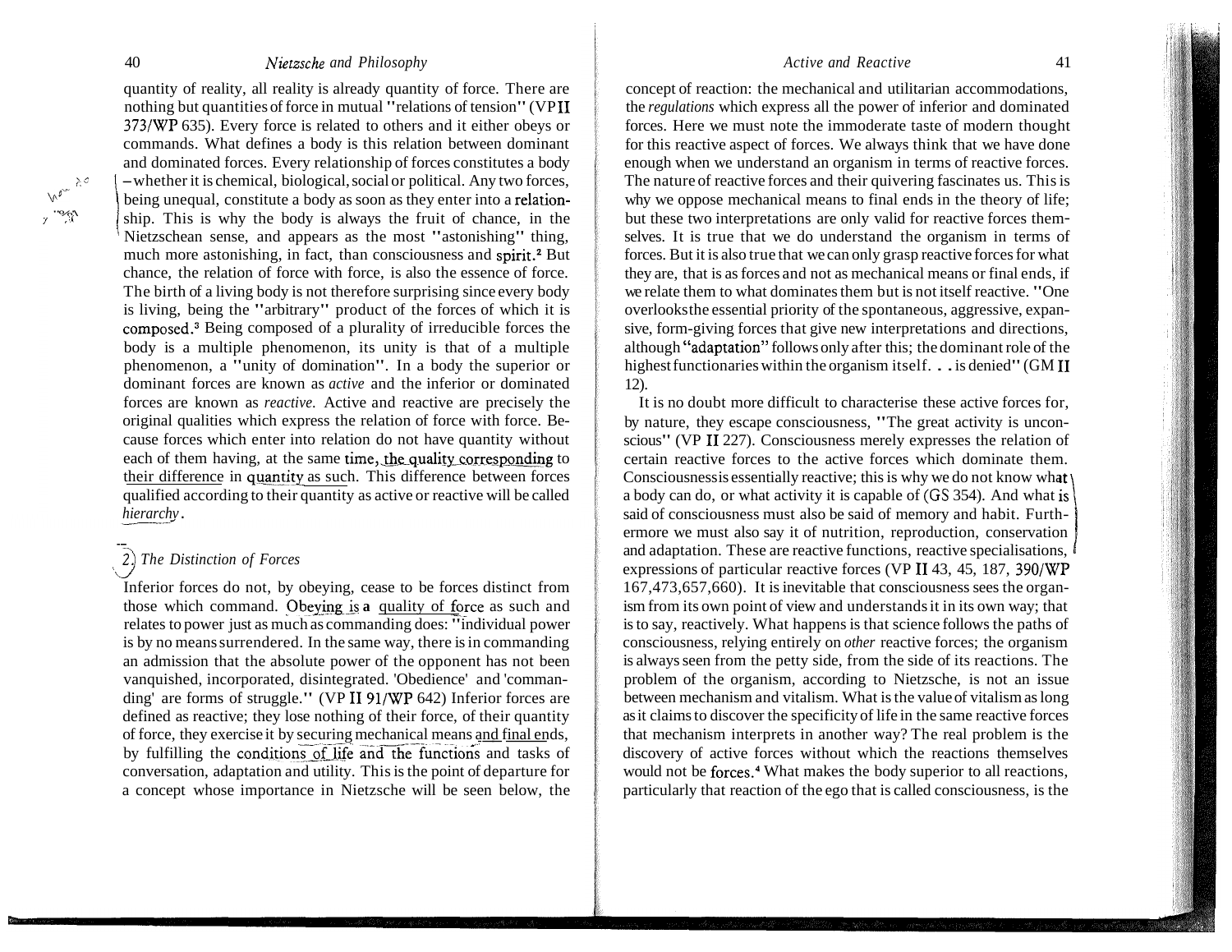activity of necessarily unconscious forces: "This entire phenomenon of the body is, from the intellectual point of view, as superior to our consciousness, to our spirit to our conscious ways of thinking, feeling and willing, as algebra is superior to the multiplication table" (VP I1 226). The body's active forces make it a self and define the self as superior and astonishing: **"A** most powerful being, an unknown sage -he is called Self. He inhabits your body, he is your body" (Z I "Of the Despisers of the Body" p. 62\*). The only true science is that of activity, but the science of activity is also the science of what is necessarily unconscious. The idea that science must follow in the footsteps of consciousness, in the same directions, is absurd. We can sense the morality in this idea. In fact there can only be science where there is no consciousness, where there can be no consciousness.

"What is active?  $=$  reaching out for power" (VP II 43/WP 657). Appropriating, possessing, subjugating, dominating  $=$  these are the characteristics of active force. To appropriate means to impose forms, to create forms by exploiting circumstances (BGE 259 and VP I1 63/WP 647). Nietzsche criticises Darwin for interpreting evolution and chance within evolution in an entirely reactive way. He admires Lamarck because Lamarck foretold the existence of a truly active *plastic force,* primary in relation to adaptations: a force of metamorphosis. For Nietzsche, as for energetics, energy which is capable of transforming itself is called "noble". The power of transformation, the Dionysian power, is the primary definition of activity. But each time we point out the nobility of action and its superiority to reaction in this way we must not forget that reaction also designates a type of force. It is simply that reactions cannot be grasped or scientifically understood as forces if they are not related to superior forces  $=$  forces of *another type.* The reactive is a primordial quality of force but one which can only be interpreted as such in relation to and on the basis of the active.

#### **3.** *Quantity and Quality*

Forces have quantity, but they also have the quality which corresponds to their difference in quantity: the qualities of force are called "active" and "reactive". We can see that the problem of measuring forces will be delicate because it brings the art of qualitative interpretations into play. The problem is as follows:

1) Nietzsche always believed that forces were quantitative and had to be defined quantitatively. "Our knowledge, he says, has become scientific to the extent that it is able to employ number and measurement. The attempt should be made to see whether a scientific order of values could be constructed simply on a numerical and quantitative scale of force. All other 'values' are prejudices, naiveties and misunderstandings. They are everywhere reducible to this numerical and quantitative scale" (VP II  $352/WP$  710).

2) However Nietzsche was no less certain that a purely quantitative determination of forces remained abstract, incomplete and ambiguous. The art of measuring forces raises the whole question of interpreting and evaluating qualities. "Wechanistic interpretation": desires nothing but quantities; but force is to be found in quality. Mechanistic theory can therefore only *describe* processes, not explain them" (VP II  $46/WP$  660 – for an almost identical text cf. II 187). "Might all quantities not be signs of quality? . . . The reduction of all qualities to quantities is nonsense" (VP I1 343/WP 564).

Is there a contradiction between these two kinds of texts? If a force is inseparable from its quantity it is no more separable from the other forces which it relates to. *Quantity itself is therefore inseparable from difference in quantity.* Difference in quantity is the essence of force and  $\overline{\text{of the relation of force}}$  to force. To dream of two equal forces, even if they are said to be of opposite senses is a coarse and approximate, dream, a statistical dream in which the living is submerged but which chemistry dispels.<sup>©</sup> Each time that Nietzsche criticises the concept of quantity we must take it to mean that quantity as an abstract concept always and essentially tends towards an identification, an equalisation of the unity that forms it and an annulment of difference in this unity. Nietzsche's reproach to every purely quantitative determination of forces is that it annuls, equalises or companented for different  $\mathbb{R}$ forces is that it annuls, equalises or compensates for differences  $\text{in} \gamma_{\text{b}}$ . quantity. On the other hand, each time he criticises quality we should  $\int_{\mathcal{P}}$ take it to mean that qualities are nothing but the corresponding  $\mathbb{R}^{\mathcal{C}}$ . difference in quantity between two forces whose relationship is pre- $\frac{1}{2}$   $\frac{1}{2}$   $\frac{1}{2}$   $\frac{1}{2}$ supposed. In short, Nietzsche is never interested in the irreducibility of quantity to quality; or rather he is only interested in it secondarily and as a symptom. What interests him primarily, from the standpoint of quantity itself, is the fact that differences in quantity cannot be reduced to equality. Quality is distinct from quantity but only because it is that aspect of quantity that cannot be equalised, that cannot be

 $\mathbf{I}_{\mathbf{t}}$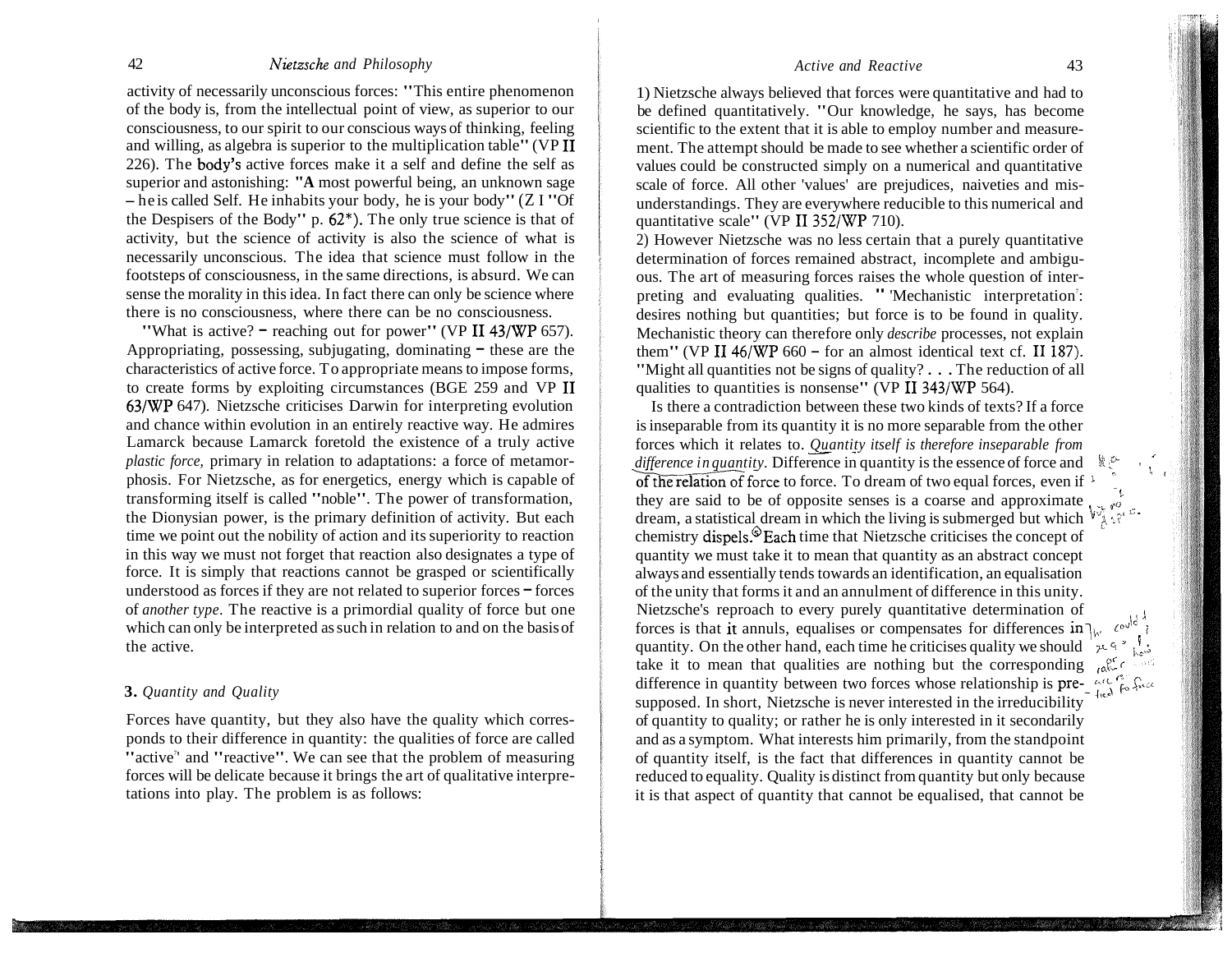equalised out in the difference between quantities. Difference in quantity is therefore, in one sense, the irreducible element *of* quantity and in another sense the element which is irreducible *to* quantity  $\sum_{c} c^{i}$  itself. Quality is nothing but difference in quantity and corresponds to it each time forces enter into relation. "We cannot help feeling that mere quantitative differences are something fundamentally distinct from quantity, namely that they are *qualities* which can no longer be reduced to one another" (VP II  $108/\overline{W}P$  565). The remaining anthropomorphism in this text should be corrected by the Nietzschean principle that there is a subjectivity of the universe which is no longer anthropomorphic but cosmic (VP I1 15). "To want to reduce all qualities to quantities is madness . . ."

By affirming chance we affirm the relation of *all* forces. And, of course, we affirm all of chance all at once in the thought of the eternal return. But all forces do not enter into relations all at once on their own account. Their respective power is, in fact, fulfilled by relating to a small number of forces. Chance is the opposite of *acontinuum* (on the **L** *continuum* cf. VP I1 356). The encounters of forces of various quantities are therefore the concrete parts of chance, the affirmative parts of chance and, as such, alien to every law; the limbs of Dionysus. But, in this encounter, each force receives the quality which corresponds to its quantity, that is to say the attachment which actually fulfills its power. Nietzsche can thus say, in an obscure passage, that the universe presupposes "an absolute genesis of arbitrary qualities", but that the genesis of qualities itself presupposes a (relative) genesis of quantities (VP I1 334). The fact that the two geneses are inseparable means that we can not abstractly calculate forces. In each case we have to concretely evaluate their respective quality and the nuance of this quality.

#### *4. Nietzsche and Science*

The problem of Nietzsche's relations to science has been badly put. It is claimed that these relations depend on the theory of the eternal return - as if Nietzsche was only interested in science insofar as it favoured the eternal return, and then only vaguely, and insofar as it was opposed to the eternal return took no further interest in it. This is not the case and the origin of Nietzsche's critical position in relation to science must be sought in an entirely different direction, although this

direction does open up a new viewpoint on the eternal return.

It is true that Nietzsche had little scientific skill or inclination. But what sets him apart from science is a propensity, a way of thinking. Rightly or wrongly Nietzsche believes that science, in the way it handles quantities always tends to equalise them, to make up for inequalities. Nietzsche, as critic of science, never invokes the rights of quality against quantity; he invokes the rights of difference in quantity against equality, of inequality against equalisation of quantities. Nietzsche imagines a "numerical and quantitative scale", but one in which the divisions are not multiples or factors of one another. What he attacks in science is precisely the scientific mania for seeking balances, the *utilitarianism* and *egalitarianism* proper to science.<sup>6</sup> This is why his whole critique operates on three levels; against logical identity, against mathematical equality and against physical equilibrium. *Against the three forms of the undifferentiated* (these three forms have an essential place in VP I and II). According to Nietzsche science will inevitably fall short of and endanger the true theory of force.

What is the significance of this tendency to reduce quantitative differences? In the first place, it expresses the way in which science is part of the *nihilism* of modern thought. The attempt to deny differences is a part of the more general enterprise of denying life, depreciating existence and promising it a death ("heat" or otherwise) where the universe sinks into the undifferentiated. Nietzsche accuses the physical concepts of matter, weight and heat of being, in the final analysis, agents of an equalisation of quantities, principles of an *"adiaphoria".* It is in this sense that Nietzsche shows that science is part of the ascetic ideal and serves it in its own way (GM I11 25). But we **must** also look for the instrument of nihilistic thought in science. The answer is that science, by inclination, understands phenomena in terms of reactive forces and interprets them from this standpoint. Physics is reactive in the same way as biology; things are always seen from the petty side, from the side of reactions. The instrument of nihilistic thought is the triumph of reactive forces.

This is also the principle behind nihilism's manifestations: reactive physics is a physics of *ressentiment,* reactive biology is a biology of *ressentiment.* But we do not yet know why *this* is the only motive of the reactive forces which aim to deny the difference between forces, or how it serves as the principle of *ressentiment.* 

Science either affirms or denies the eternal return depending on its

?.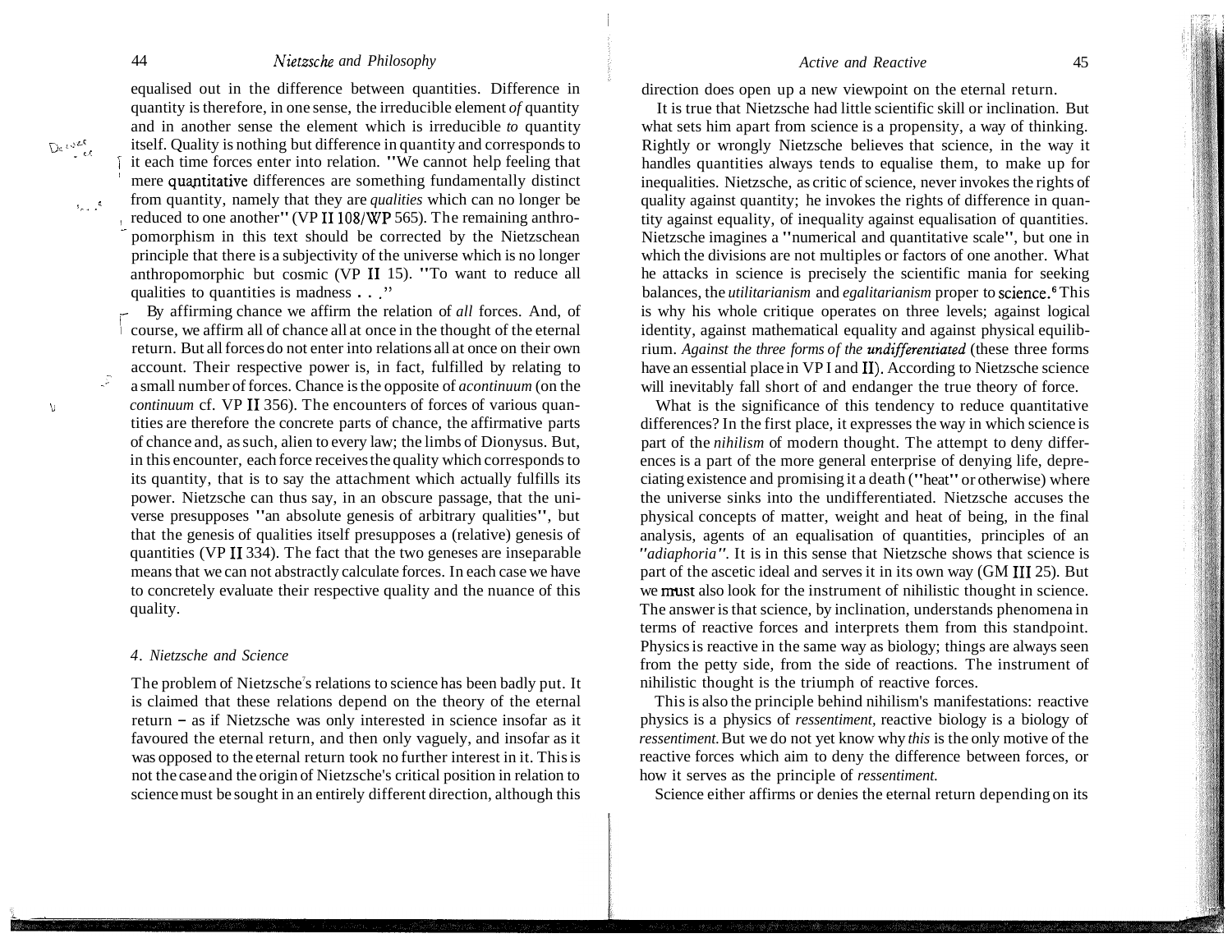standpoint. But the *mechanist* affirmation of the eternal return and its *thermodynamic* negation have something in common: the conservation of energy which is always interpreted so that quantities of energy not only have a constant sum but also cancel out their differences. In both cases we pass from a principle of finitude (the constancy of a sum) to a "nihilistic" principle (the cancelling out of differences in quantities, the sum of which is constant). The mechanist idea affirms the eternal return but only by assuming that differences in quantity balance or cancel each other out between the initial and final states of a reversible system. The final state is identical to the initial state which is itself assumed to be undifferentiated in relation to intermediate states. The thermodynamic idea denies the eternal return but only because it discovers that differences in quantity only cancel each other out in the final state of the system, as a function of the properties of heat. In this way identity is posited in the final undifferentiated state and opposed to the differentiation of the initial state. The two conceptions agree on one hypothesis, that of a final or terminal state, a terminal state of becoming. Being or nothing, being or non-being, are equally undifferentiated: the two conceptions come together in the idea of becoming having a final state, "In metaphysical terms, if becoming could end in being or nothing . . ." (VP II 329). This is why mechanism does not succeed in establishing the existence of the eternal return, any more than thermodynamics succeeds in denying it. Both pass it by and fall into the undifferentiated, fall back into the identical. According to Nietzsche the eternal return is in no sense a thought of

 $v_{\gamma,\epsilon}^{(1)}$ 

I

1

the identical but rather a thought of synthesis, a thought of the absolutely different which calls for a new principle outside science. This principle is that of the reproduction of diversity as such, of the repetition of difference; the opposite of *"adiaphoria"*. **(VP II 374** : "There is no *adiaphoria* although we can imagine it.") And indeed, we fail to understand the eternal return if we make it a consequence or an <sup>1</sup>application of identity. We fail to understand the eternal return if we do not oppose it to identity in a particular way. The eternal return is not the permanence of the same, the equilibrium state or the resting place of the identical. It is not the 'same' or the 'one' which comes back in the eternal return but return is itself the one which ought to belong to diversity and to that which differs.

*5. First Aspect of the Eternal Return: as cosmological and physical doctrine* 

Nietzsche's account of the eternal return presupposes a critique of the terminal or equilibrium state. Nietzsche says that if the universe had an equilibrium position, if becoming had an end or final state, it would already have been attained. But the present moment, as the passing moment, proves that it is not attained and therefore that an equilibrium of forces is not possible (VPII 312, 3224, 329 – 330). But why would equilibrium, the terminal state, have to have been attained ifit were possible? By virtue of what Nietzsche calls the infinity of past time. The infinity of past time means that becoming cannot have started to become, that it is not something that has become. But, not Not having become, it would already be what it is becoming  $=$  if it being something that has become it cannot be a becoming something. were becoming something. That is to say, past time being infinite, becoming would have attained its final state if it had one. And, indeed, saying that becoming would have attained its final state if it had one is the same as saying that it would not have left its initial state if it had one. If becoming becomes something why has it not finished becoming long ago? If it is something which has become then how could it have started to become? "If the universe were capable of permanence and fixity, and if there were in its entire course a single moment of being in the strict sense it could no longer have anything to do with becoming, thus one could no longer think or observe any becoming whatever" (VP I1 322; see an analogous text, VP I1 330/WP 1062). This is the view that Nietzsche claims to have found "in earlier thinkers" (VP II 329/WP 1066). Plato said that if everything that becomes can never avoid the present then, as soon as it is there, it ceases to become and is then what it was in the process of becoming (Plato, *Parmenides*, cf. Second Hypothesis - however Nietzsche is thinking more of Anaximander). "But each time I encountered this thought from antiquity," Nietzsche comments, "it was determined by other, generally theological, ulterior motives." By persisting in demanding how becoming could have started and why it has not yet finished, the philosophers of antiquity are false tragics, invoking hubris, crime and punishment.' With the exception of Heraclitus, they did not face up to the thought of pure becoming, nor the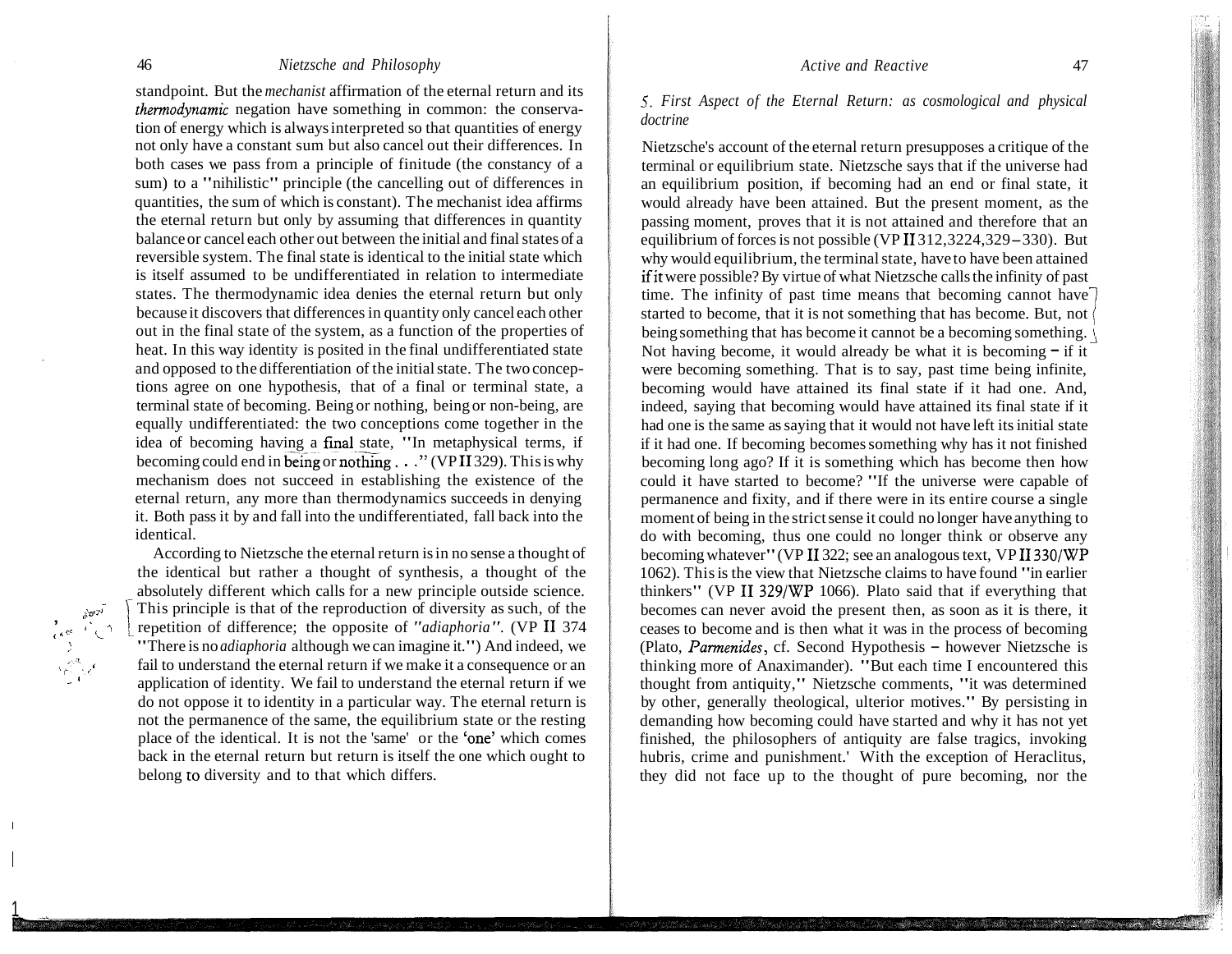opportunity for this thought. That the present moment is not a moment of being or of present "in the strict sense", that it is the passing moment, .forces us to think of becoming, but to think of it precisely as what could not have started, and cannot finish, becoming.

How does the thought of pure becoming serve as a foundation for the eternal return? All we need to do to think this thought is to stop believing in being as distinct from and opposed to becoming or to believe in the being of becoming itself. What is the being of that which becomes, of that which neither starts nor finishes becoming? Returning is the being of that which becomes (Revenir,  $\ell^2$  etre de ce qui devient). "That everything recurs is the closest approximation of a world of becoming to a world of being -high point of the meditation" (VP I1 170/WP 617). This problem for the meditation must be formulated in yet another way; how can the past be constituted in time? How can the present pass? The passing moment could never pass if it were not already past and yet to come - at the same time as being present. If the present did not pass of its own accord, if it had to wait for a new present in order to become past, the past in general would never be constituted in time, and this particular present would not pass. We cannot wait, the moment must be simultaneously present and past, present and yet to come, in order for it to pass (and to pass for the sake of other moments). The present must coexist with itself as past and yet to come. The synthetic relation of the moment to iself as present, past and future grounds it relation to other moments. The eternal return is thus an answer to the problem of passage.<sup>8</sup> And in this sense it must not be interpreted as the return of something that is, that is "one" or the "same". We misinterpret the expression "eternal return" if we understand it as "return of the same". It is not being that returns but rather the returning itself that constitutes being insofar as it is affirmed of becoming and of that which passes. It is not some one thing which returns but rather returning itself is the one thing which is affirmed of diversity or multiplicity. In other words, identity in the eternal return does not describe the nature of that which returns but, on the contrary, the fact of returning for that which differs. This is why the eternal return must be thought of as a synthesis; a synthesis of time and its dimensions, a synthesis of diversity and its reproduction, a synthesis of becoming and the being which is affirmed in becoming, a synthesis of double affirmation. Thus the eternal return itself does

not depend on a principle of identity but on one which must, in all respects, fulfill the requirements of a truly sufficient reason.

Why is mechanism such a bad interpretation of the eternal return? Because it does not necessarily or directly imply the eternal return. Because it only entails the false consequence of a final state. This final state is held to be identical to the initial state and, to this extent, it is concluded that the mechanical process passes through the same set of differences again. The cyclical hypothesis, so heavily criticised by Nietzsche (VP I1 325 and 334), arises in this way. Because we cannot understand how this process can possibly leave the initial state, reemerge from the final state, or pass through the same set of differences again and yet not even have the power to pass once through whatever differences there are. The cyclical hypothesis is incapable of accoun-<sup>-</sup> ting for two things – the diversity of co-existing cycles and, above all, ting for two things – the diversity of co-existing cycles and, above all, the existence of diversity within the cycle.<sup>9</sup> This is why we can only  $\Box$ understand the eternal return as the expression of a principle which serves as an explanation of diversity and its reproduction, of difference and its repetition. Nietzsche presents this principle as one of his most important philosophical discoveries. He calls it will to power. By will to power "I express the characteristic that cannot be thought out of the mechanistic order without thinking away this order itself' (VP 11 374/WP 634").

#### *6.* What is the Will to Power?

One of the most important texts which Nietzsche wrote to explain what he understood by will to power is the following: "The victorious concept 'force', by means of which our physicists have created God and the world, still needs to be completed: an inner will must be ascribed to it, which I designate as 'will to power' " (VP I1 309/WP 619). The will to power is thus ascribed to force, but in a very special way: it is both a complement of force and something internal to it. It is not ascribed to it as a predicate. Indeed, if we pose the question "which one", we cannot say that force is the one that wills. The will to power alone is the one that wills, it does not let itself be delegated or alienated to another subject, even to force (VP I 204, I1 54; "Who therefore will power? An absurd question, if being is by itself will to power . . .") But how then can it be "ascribed"? We must remember that every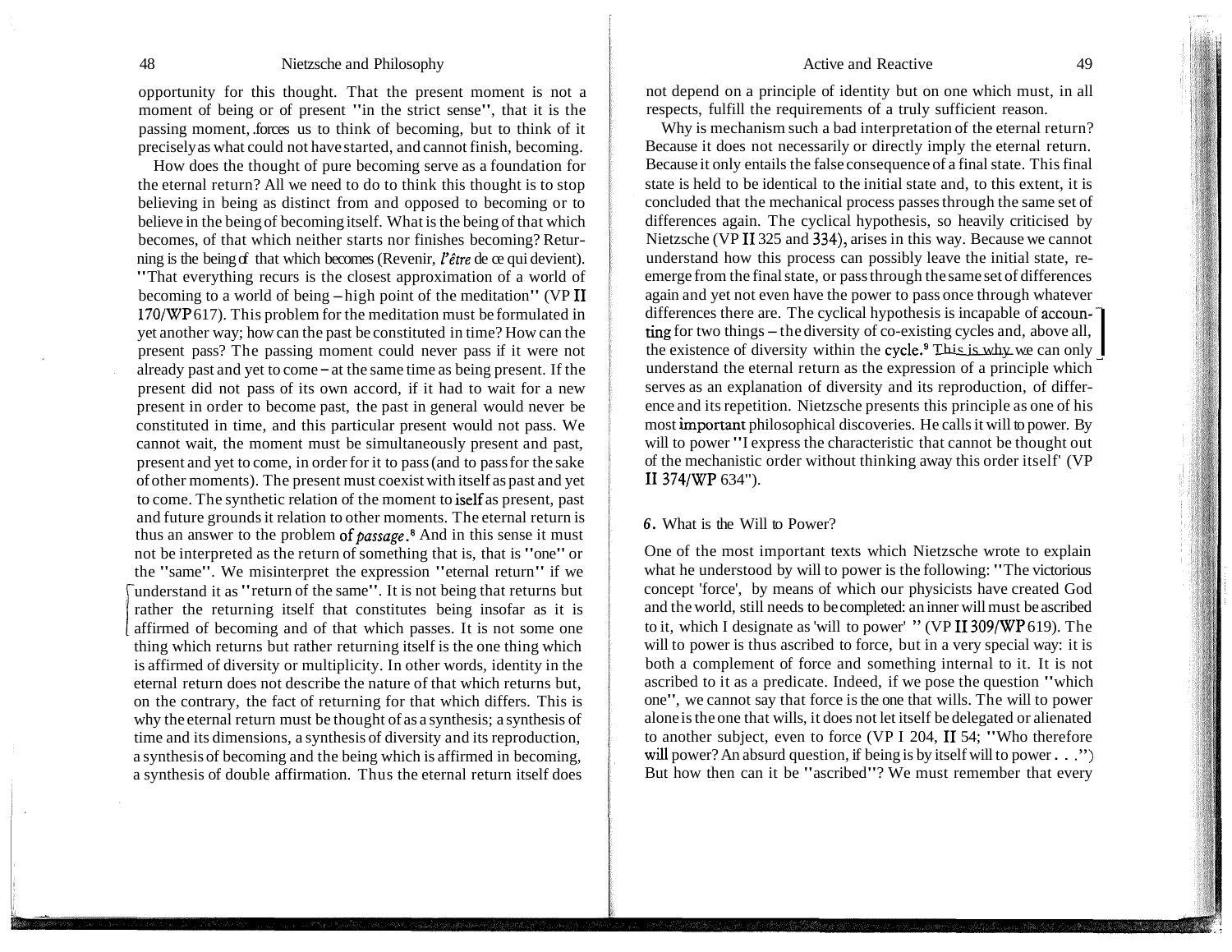#### *50 Nietzsche and Philosophy* 1 *Active and Reactive 5 1*

j

force has an essential relation to other forces, that the essence of force is its quantitative difference from other forces and that this difference is expressed as the force's quality. Now, difference in quantity, understood in this way, necessarily reflects a differential element of related forces - which is also the genetic element of the qualities of these forces. This is what the will to power is; the genealogical element of force, both differential and genetic. *The will to power is the element from which derive both the quantitative difference of related forces and the*  $\alpha$  *quality that devolves into each force in this relation.* The will to power quality that devolves into each force in this relation. The will to power<br>here reveals its nature as the principle of the synthesis of forces. In this<br>synthesis – which relates to time – forces pass through the same here reveals its nature as the principle of the synthesis of forces. In this synthesis  $-$  which relates to time  $-$  forces pass through the same differences again or diversity is reproduced. The synthesis is one of forces, of their difference and their reproduction; the eternal return is the synthesis which has as its principle the will to power. We should not be surprised by the word "will"; *which one* apart from the will is capable of serving as the principle of a synthesis of forces by determining the relation of force with forces? But how should the term "principle" be understood? Nietzsche always attacks principles for being too general in relation to what they condition, for always having too broad a mesh in relation to what they claim to capture or regulate. He likes to oppose the will to power to the Schopenhauerian will to live, if only because of the extreme generality of the latter. If, on the contrary, the will to power is a good principle, if it reconciles empiricism with principles, if it constitutes a superior empiricism, this is because it is an essentially *plastic* principle that is no wider than what it conditions, that changes itself with the conditioned and determines itself in each case along with what it determines. The will to power is, indeed, never separable from particular determined forces, from their quantities, qualities and directions. It is never superior to the ways that it determines a relation between forces, it is always plastic and changing.1°

Inseparable does not mean identical. The will to power cannot be separated from force without falling into metaphysical abstraction. But to confuse force and will is even more risky. Force is no longer understood as force and one falls back into mechanism  $\blacksquare$  forgetting the difference between forces which constitutes their being and remaining ignorant of the element from which their reciprocal genesis derives. Force is what can, will to power is-what wills *(La force est ce qui peut, la volonté de puissance est ce qui veut).* What does this

distinction mean? The passage quoted above invites comment on every word. -The concept of force is, by nature, *victorious* because the relation of force to force, understood conceptually, is one of domination: when two forces are related one is dominant and the other is dominated. (Even God and the universe are caught in a relation of domination, however debatable the interpretation of such a relation may be in this case.) Nevertheless, this victorious concept of force needs a *complement* and this complement is *internal,* an internal will. It would not be victorious without such an addition. This is because relations of forces remain indeterminate unless an element which is capable of determining them from a double point of view is added to force itself. Forces in relation reflect a simultaneous double genesis: the reciprocal genesis of their difference in quantity and the absolute genesis of their respective qualities. The will to power is thus added to element of its production. It is in no way anthropomorphic. More precisely, it is added to force as the internal principle of the determiforce, but as the differential and genetic element, as the internalnation of its quality in a relation  $(x+dx)$  and as the internal principle of the quantitative determination of this relation itself  $(dy/dx)$ . The will  $\perp$ to power must be described as the genealogical element of force *and* of forces. Thus it is always through the will to power that one force prevails over others and dominates or commands them. Moreover it is also the will to power (dy) which makes a force obey within a relation; it is through will to power that it obeys.<sup>11</sup>

We have already encountered the relationship between the eternal return and the will to power, but we have neither elucidated nor analysed it. The will to power is both the genetic element of force and the principle of synthesis of forces. But we are not yet able to understand how this synthesis forms the eternal return, how the forces in it necessarily reproduce themselves in conformity with its principle. On the other hand, the existence of this problem reveals a historically important aspect of Nietzsche's philosophy; its complex relations with Kantianism. Kantianism centres on the concept of synthesis which it discovered. Now, we know that the post-Kantians reproached Kant, from two points of view, for having endangered this discovery: from the point of view of the principle which governs the synthesis and from the point of view of the reproduction of objects in the synthesis itself. They demanded a principle which was not merely conditioning in relation to objects but which was also truly genetic and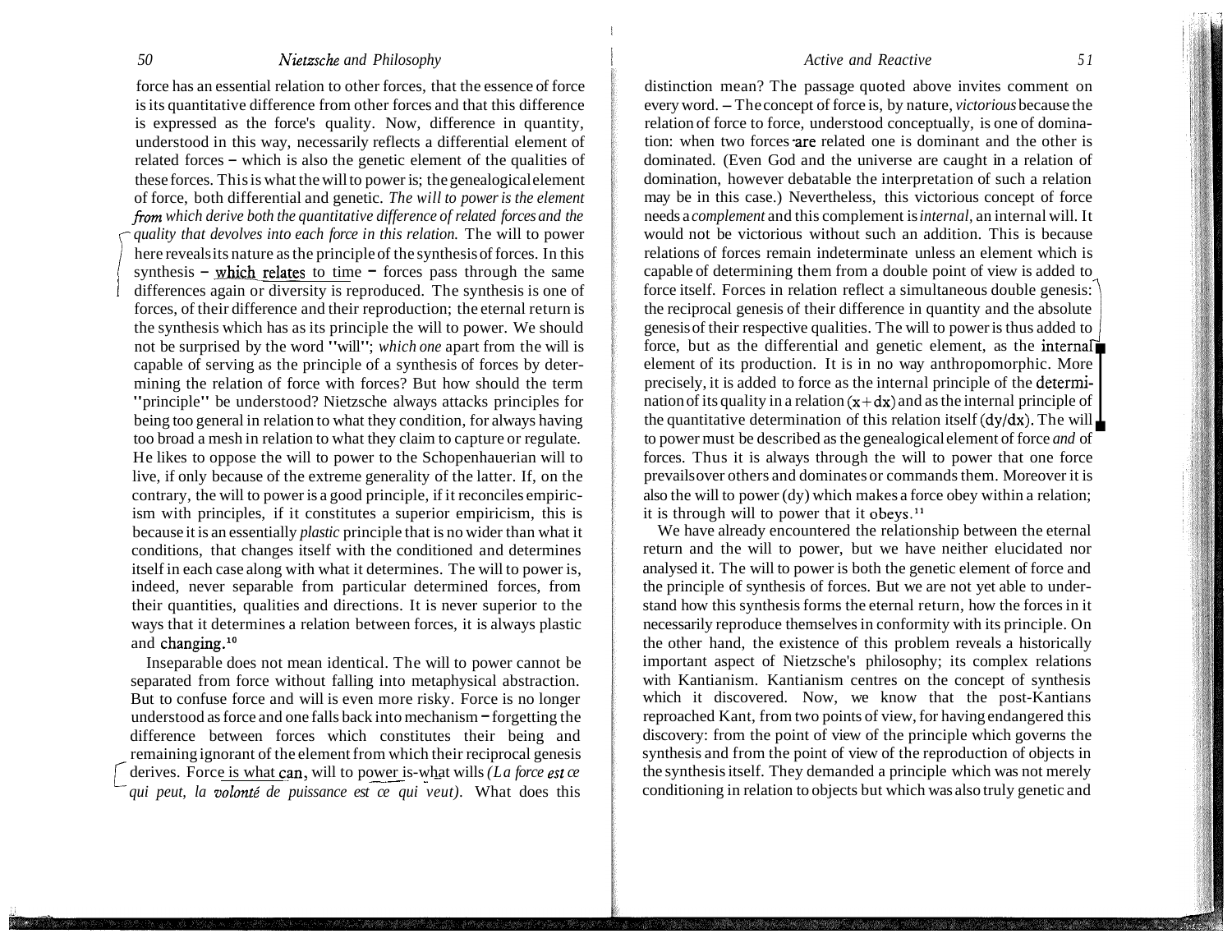### 52 *Nietzsche and Philosophy*

productive (a principle of eternal difference or determination). They also condemned the survival, in Kant, of miraculous harmonies between terms that remain external to one another. With regard to such a principle of internal difference or determination they demanded grounds not only for the synthesis but for the reproduction of diversity in the synthesis as such.<sup>12\*</sup> If Nietzsche belongs to the history of Kantianism it is because of the original way in which he deals with these post-Kantian demands. He turned synthesis into a synthesis of forces - for, if we fail to see synthesis in this way, we fail to recognise its sense, nature and content. He understood the synthesis of forces as the eternal return and thus found the reproduction of diversity at the heart of synthesis. He established the principle of synthesis, the will to power and determined this as the differential and genetic element of forces which directly confront one another. Although this supposition must be verified later we believe that there is, in Nietzsche, not only a Kantian heritage, but a half-avowed, half-hidden, rivalry. Nietzsche does not have the same position in relation to Kant as Schopenhauer did for, unlike Schopenhauer, he does not attempt an interpretation which would separate Kantianism from its dialectical avatars and present it with new openings. This is because, for Nietzsche, these dialectical avatars do not come from the outside but are primarily caused by the deficiencies of the critical philosophy. Nietzsche seems to have sought (and to have found in the "eternal return" and the "will to power") a radical transformation of Kantianism, a re-invention of the critique which Kant betrayed at the same time as he conceived it, a resumption of the critical project on a new basis and with new concepts. .--

# **J** -. *7 .,)~ietzsche's Terminology*

We must now fix certain points in Nietzsche's terminology even if this anticipates analyses which remain to be done. All the rigour of his philosophy, whose systematic precision is wrongly suspected, depends on it. This suspicion is wrong in any case, whether this is cause for rejoicing or regret. In fact Nietzsche uses very precise new terms for very precise new concepts:

1) Nietzsche calls the genealogical element of force the will to power. Genealogocial means differential and genetic. The will to power is the differential element of forces, that is to say the element that produces

the differences in quantity between two or more forces whose relation is presupposed. The will to power is the genetic element of force, that is to say the element that produces the quality due to each force in this relation. The will to power as a principle does not suppress chance but, on the contrary, implies it, because without chance it would be neither plastic nor changing. Chance is the bringing of forces into relation, the will to power is the determining principle of this relation. The will to power is a necessary addition to force but can only be added to forces brought into relation by chance. The will to power has chance at its heart for only the will to power is capable of affirming all chance.

2) The difference in quantity and the respective qualities of forces in relation both derive from the will to power as genealogical element. Forces are said to be dominant or dominated depending on their difference in quantity. Forces are said to be active or reactive depending on their quality. There is will to power in the reactive or dominated force as well as in the active or dominant force. Now, as the difference in quantity is irreducible in every case, it is pointless to want to measure it without interpreting the qualities of the forces which are present. Forces are essentially differentiated and qualified. They express their difference in quantity by the quality which is due to them. This is the problem of interpretation: to estimate the quality of force that gives meaning to a given phenomenon, or event, and from that to measure the relation of the forces which are present. We must not forget that, in every case, interpretation comes up against all kinds of delicate problems and difficulties; and "extremely fine" perception is necessary here, of the kind found in chemistry. 3) The principle of the qualities of force is the will to power. And if we ask: "which one interprets?", we reply *the* **will** to *power;* it is the will to power that interprets (VP I 204 and I1 130/WP 556 and 643). But, in order to be the source of the qualities of force in this way, the will to power must itself have qualities, particularly fluent ones, even more subtle than those of force. "What rules is the entirely momentary quality of the will to power" (VP I1 **39).** These qualities of the will to power which are immediately related to the genetic or genealogical element, these fluent, primordial and seminal qualitative elements, must not be confused with the qualities of force. It is therefore essential to insist on the terms used by Nietzsche; *active* and *reactive*  designate the original qualities of force but *affirmative* and *negative*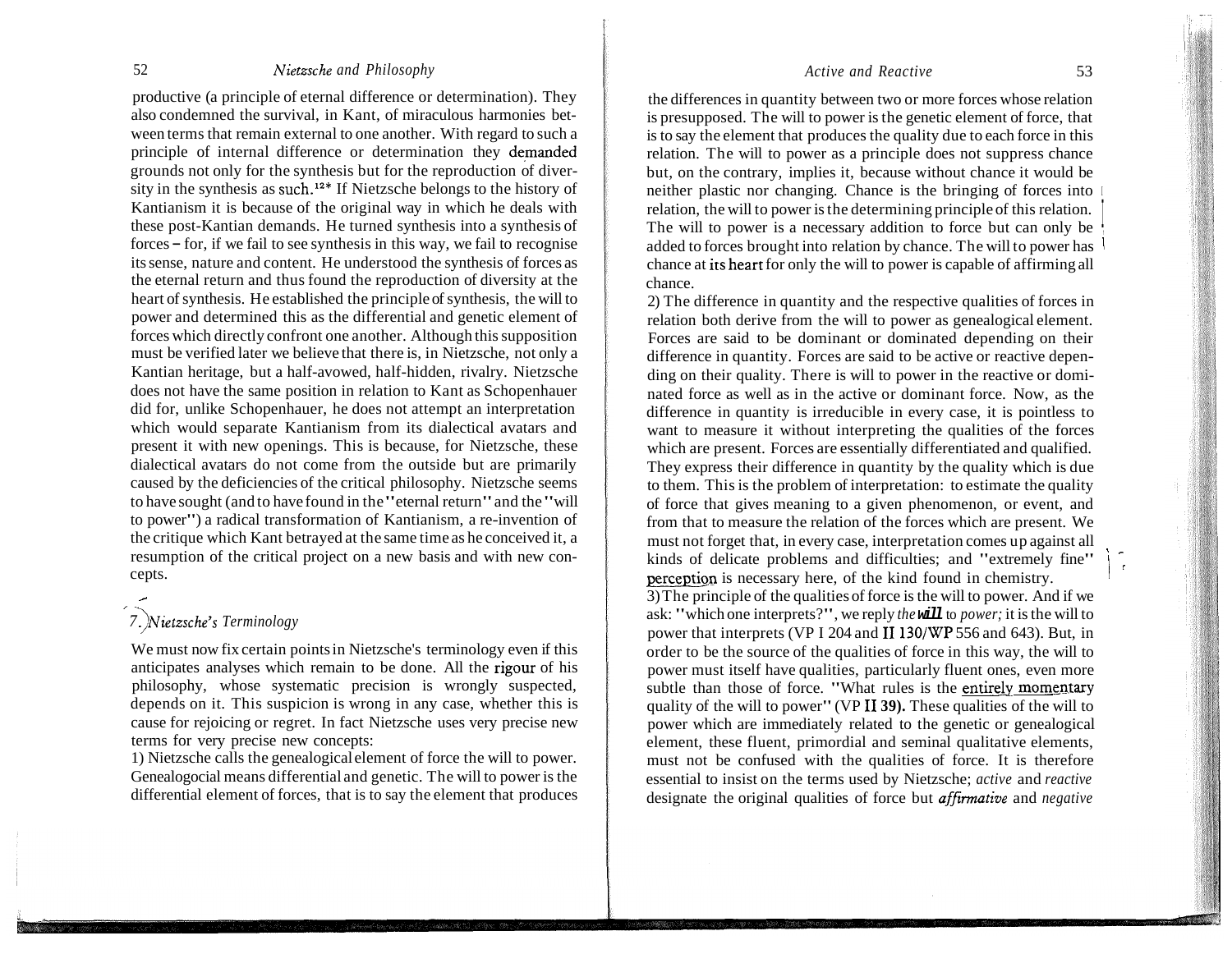#### 54 Nietzsche and Philosophy **Active and Reactive** Active and Reactive and Reactive

designate the primordial qualities of the will to power. Affirming and the force which is expressed in a thing: is this force active or reactive denying, appreciating and depreciating, express the will to power just and of denying, appreciating and depreciating, express the will to power just and of what nuance? The value of a value consists in the quality of the as acting and reacting express force. (And just as reactive forces are will to as acting and reacting express force. (And just as reactive forces are will to power expressed in the corresponding thing; is the will to still forces, the will to deny, nihilism, is still will to power: ", , , awill so po still forces, the will to deny, nihilism, is still will to power: "...awill power affirmative or negative and of what nuance? The art of philosoto nothingness, an aversion to life, a rebellion against the most funda-<br>bly b to nothingness, an aversion to life, a rebellion against the most funda-<br>mental presuppositions of life; but it is and remains a will!" GM III 28 to and evaluation refer back to and extend one another. What mental presuppositions of life; but it is and remains a will!" GM III 28 tion and evaluation refer back to and extend one another. What p. 163) This distinction between two kinds of quality is of the greatest Nietzsche cal importance and it is always found at the centre of Nietzsche's philosophy. There is a deep affinity, a complicity, but never a confusion,<br>between action and affirmation, between reaction and negation.<br>why he uses these terms. But a value always has a genealogy on which Moreover, the determination of these affinities brings the whole art of the nobility or baseness of what it invites us to believe, feel and think philosophy into play. On the one hand, it is clear that there is depends. On philosophy into play. On the one hand, it is clear that there is depends. Only a genealogist is able to discover what sort of baseness affirmation in every action and negation in every reaction. But, on the can find its ex affirmation in every action and negation in every reaction. But, on the can find its expression in one value, what sort of nobility in another, other hand, action and reaction are more like means, means or because only he other hand, action and reaction are more like means, means or because only he knows how to handle the differential element: he is<br>instruments of the will to power which affirms and denies, just as the master of the critiqu instruments of the will to power which affirms and denies, just as the master of the critique of values.<sup>13</sup> The notion of value loses all reactive forces are instruments of nihilism. And again, action and meaning if value reactive forces are instruments of nihilism. And again, action and meaning if values are not seen as receptacles to be pierced, statues to reaction need affirmation and negation as something which goes be broken open to fi reaction need affirmation and negation as something which goes be broken open to find what they contain, whether it is the most noble<br>beyond them but is necessary for them to achieve their own ends.<br>or the most base. Like Finally, and more profoundly, affirmation and negation extend beyond action and reaction because they are the immediate qualities energy of nobility come back together. Talk of the nobility of values in general shows a typ beyond action and reaction because they are the immediate qualities of becoming itself. Affirmation is not action but the power of of becoming itself. Affirmation is not action but the power of own baseness - as if whole domains of values did not derive their sense<br>becoming active, becoming active personified. Negation is not simple and their value fr becoming active, becoming active personified. Negation is not simple and their value from serving as refuge and manifestation for all that is reaction but a becoming reactive. It is as if affirmation and negation wile and reaction but a becoming reactive. It is as if affirmation and negation vile and slavish. Nietzsche, the creator of the philosophy of values, were both immanent and transcendent in relation to action and reac-<br>would have se tion; out of the web of forces they make up the chain of becoming.<br>Affirmation takes us into the glorious world of Dionysus, the being of formism; the hammer strokes of the philosophy of values becoming Affirmation takes us into the glorious world of Dionysus, the being of formism; the hammer strokes of the philosophy of values becoming becoming and negation hurls us down into the disquieting depths strokes of flattery; p becoming and negation hurls us down into the disquieting depths strokes of flattery; polemic and aggression replaced by ressentiment,<br>strokes of flattery; polemic and aggression replaced by ressentiment,<br>carping guardian o

only the one that interprets but the one that evaluates (VP II 29: "Every will implies an evaluation."). To interpret is to determine the force which gives sense to a thing. To evaluate is to determine the will<br>to power which gives value to a thing. We can no more abstract values<br>from the standpoint from which they draw their value than we can<br>In the beginni abstract meaning from the standpoint from which it draws its signification. The will to power as genealogical element is that from which succession but in one of coexistence in the origin itself. Moreover, the senses derive their significance and values their value. It is what we complicity were talking about, without using the name, at the beginning of the pre-<br>ceding chapter. The signification of a sense consists in the quality of

Nietzsche calls noble, high and master is sometimes active force, sometimes affirmative will. What he calls base, vile and slave is sometimes why he uses these terms. But a value always has a genealogy on which or the most base. Like the scattered limbs of Dionysus only the statues would have seen, if he had lived longer, his most critical notion carping guardian of the established order, watchdog of current values. 4) For all these reasons Nietzsche can say that the will to power is not<br>only the one that interprets but the one that evaluates (VP II 29:<br>forgetting of origins.<sup>14</sup>

In the beginning, at the origin, there is the difference between active and reactive forces. Action and reaction are not in a relation of complicity of active forces and affirmation and that of reactive forces and negation is revealed by the principle that the negative is already wholly on the side of reaction. Conversely, only active force asserts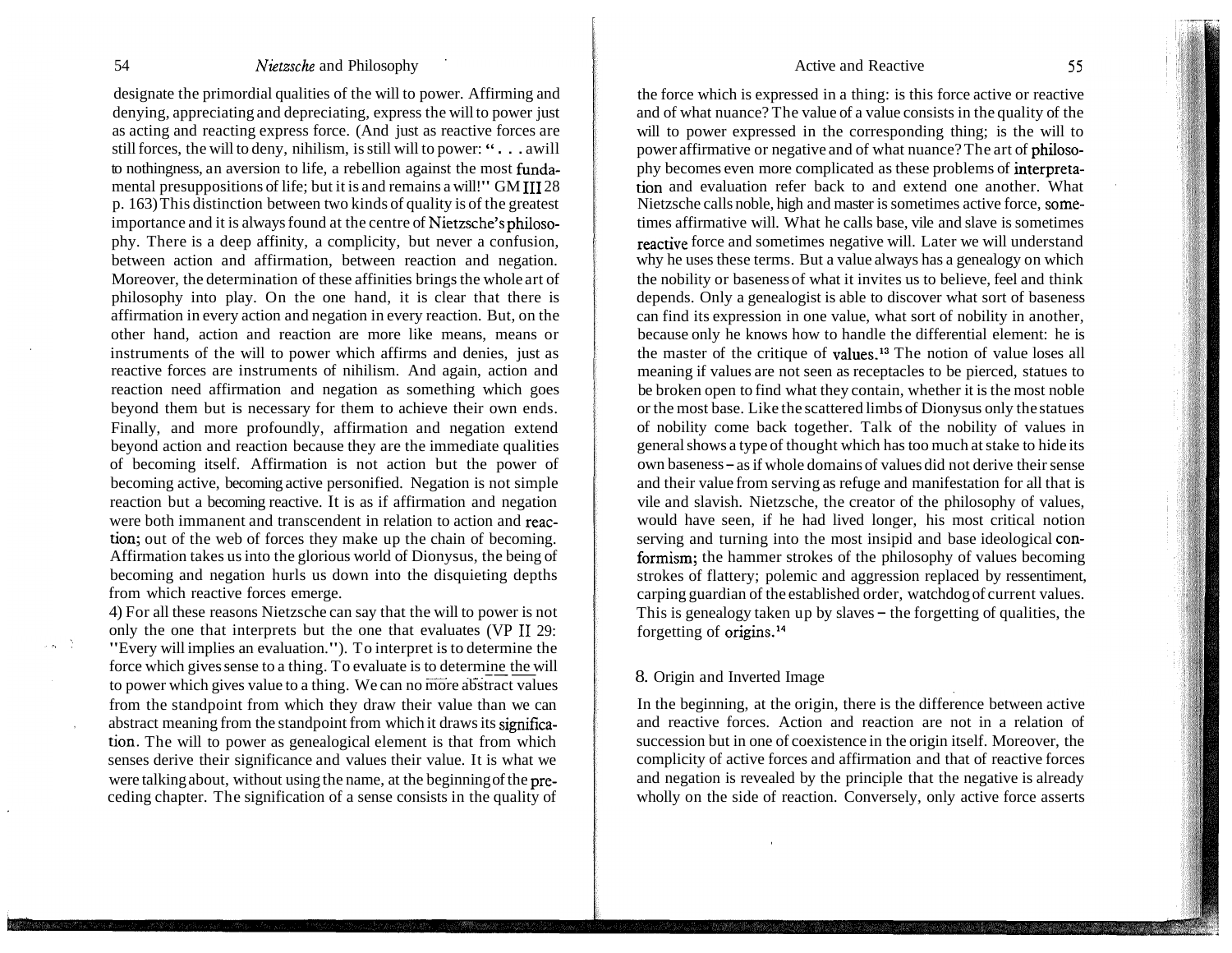## 56 Nietzsche and Philosophy

itself, it affirms its difference and makes its difference an object of enjoyment and affirmation. Reactive force, even when it obeys, limits active force, imposes limitations and partial restrictions on it and is already controlled by the spirit of the negative (GM I1 11). This is why the origin itself, in one sense, includes an inverted self-image; seen from the side of reactive forces the differential and genealogical element appears upside down, difference has become negation, affirmation has become contradiction. An inverted image of the origin accompanies the origin; "yes" from the point of view of active forces becomes "no" from the point of view of reactive forces and affirmation of the self becomes negation of the other. This is what Nietzsche calls the "inversion of the value-positing eye".15 Active forces are noble but they find themselves before a plebeian image, reflected in reactive forces. Genealogy is the art of difference or distinction, the art of nobility; but it sees itself upside down in the mirror of reactive forces. Its image then appears as that of an "evolution".  $\equiv$  Sometimes this evolution is understood in the German manner, as a dialectical and Hegelian evolution, as the development of contradiction. Sometimes it is understood in the English manner, as a utilitarian derivation, as the development of profit and interest. But true genealogy is always caricatured in the essentially reactive image that evolution presents of it. Whether it is English or German, evolutionism, is the reactive image of genealogy.16 Thus it is characteristic of reactive forces to deny, from the start, the difference which constitutes them at the start, to invert the differential element from which they derive and to give a deformed image of it. "Difference breeds hatred" (BGE 263). This is why they do not see themselves as forces and prefer to turn against themselves rather than seeing themselves in this way and accepting difference. The "mediocrity" of thought which Nietzsche attacks always reflects a mania for interpreting or evaluating phenomena in terms of reactive forces -every nation chooses its own. But this mania has its origins at the beginning, in the inverted image. Consciousness and consciences are simply enlargements of this reactive image . . .

Going one step further, let us suppose that, with the help of favourable external or internal circumstances, reactive forces get the better of and neutralise active force. We have now left the origin: it is no longer a question of an inverted image but of a development of this image, an inversion of values themselves (GM I 7) so that the low is

placed on high and reactive forces have triumphed. If they do triumph it is through the negative will, through the will to nothingness which develops the image; but their triumph itself is not imaginary. The question is; how do reactive forces triumph? That is to say: when they get the better of active forces do reactive forces themselves also become dominant, aggressive and subjugating? Do they, by getting together, form a greater force that would then be active? Nietzsche's answer is that even by getting together reactive forces do not form a  $\chi$ greater force, one that would be active. They proceed in an entirely different way – they decompose; they separate active force from what it can do; they take away a part or almost all of its power. In this way reactive forces do not become active but, on the contrary, they make active forces join them and become reactive in a new sense. We can see that, from its beginning and in developing itself, the concept of reaction changes in signification: an active force becomes reactive (in a new sense) when reactive forces (in the first sense) separate it from what it can do. Nietzsche will analyse how such a separation is possible in detail. But it is important to notice that, even at this stage, he is careful never to present the triumph of reactive forces as the putting together of a force superior to active force but, rather, as a subtraction or division. Nietzsche devotes a whole book to the analysis of the figures of reactive triumph in the human world  $\blacksquare$ ressentiment, bad conscience and the ascetic ideal. In each case he shows that reactive forces do not triumph by forming a superior force but by "separating" active force (cf. the three essays of the GM). In each case this separation rests on a fiction, on a mystification or a falsification. It is the will to nothingness which develops the negative and inverted image and makes the subtraction. Now, there is always something imaginary in the operation of subtraction  $-\infty$  the negative utilisation of number shows. Thus if we want to give a numerical transcription of the victory of reactive forces we must not appeal to an  $\psi^*$  is  $\chi^2$ addition by which reactive forces would, by getting together, become  $S\hat{\mathcal{C}}$ stronger than active force, but rather to a subtraction which separates active force from what it can do and denies its difference in order to make it a reactive force. Thus getting the better of action is not enough to stop reaction being reaction; on the contrary. Active force is separated from what it can do by a fiction but is not therefore any less "really" reactive, in fact, this is the way in which it becomes really reactive. This is where Nietzsche's use of the words "vile", "ignoble"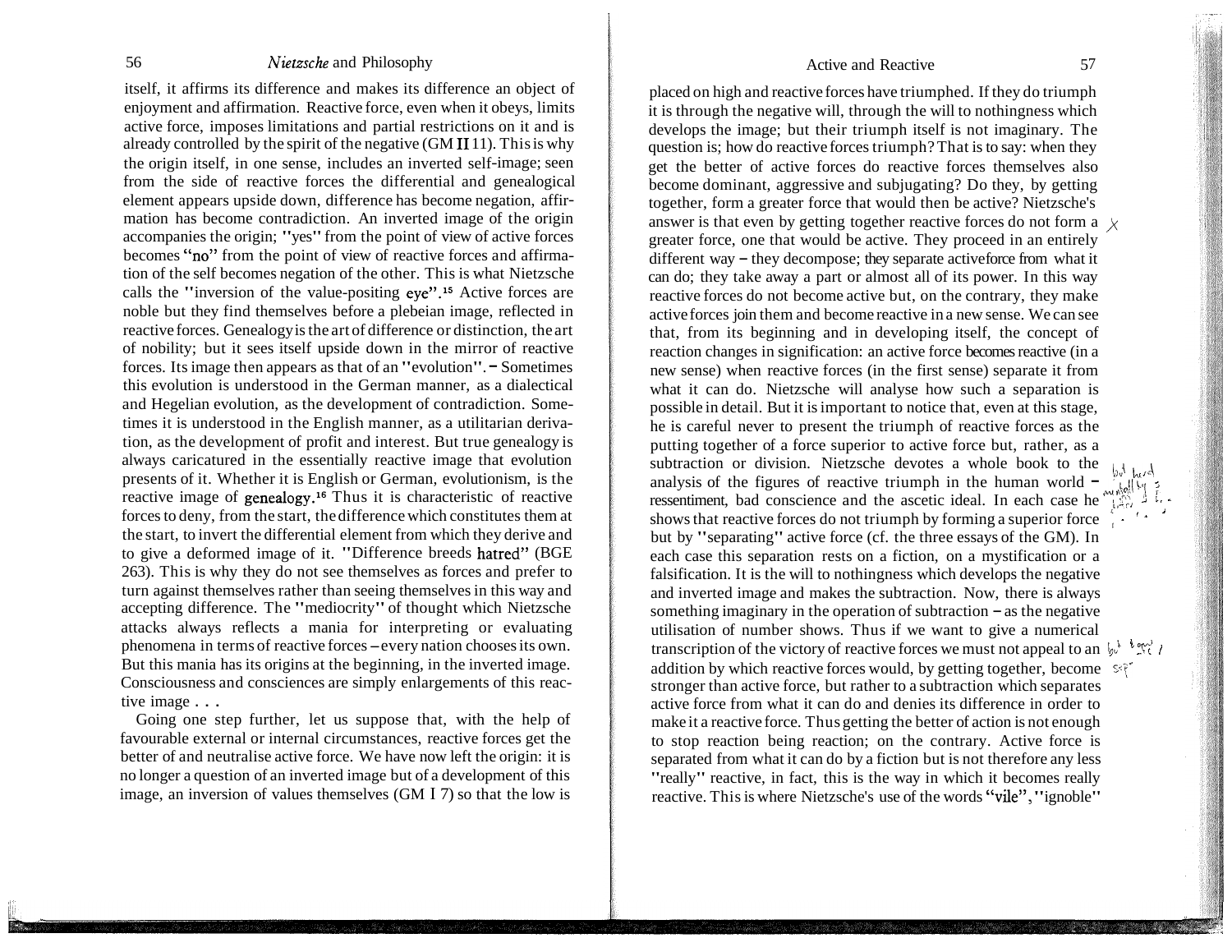#### 58 *Nietzsche and Philosophy*

and "slave" comes from  $=$  these words designate the state of reactive forces that place themselves on high and entice active force into a trap, replacing masters with slaves who do not stop being slaves.

#### *9. The Problem of the Measure of Forces*

 $\sim$ 

This is why we cannot measure forces in terms of an abstract unity, or determine their respective quality and quantity by using the real state of forces in a system as a criterion. We have said that active forces are the superior, dominant and strongest forces. But inferior forces can prevail without ceasing to be inferior in quantity and reactive in quality, without ceasing to be slaves in this sense. One of the finest remarks in *The Will to Power* is: "The strong always have to be defended against the weak" (VP I 395). We cannot use the state of a system of forces as it in fact is, or the result of the struggle between forces, in order to decide which are active and which are reactive. Nietzsche remarks, against Darwin and evolutionism, "Supposing, however, that this struggle exists  $-$  and it does indeed occur  $-$  its outcome is the reverse of that desired by the school of Darwin, of that which one *ought* perhaps to desire with them: namely, the defeat of the stronger, the more privileged, the fortunate exceptions" (TI "Expeditions of an Untimely Man" 14 pp. 75-6). It is primarily in this sense that interpretation is such a difficult art  $-$  we must judge whether the forces which prevail are inferior or superior, reactive or active; whether they prevail as *dominated* or *dominant.* In this area there are no facts, only interpretations. The measurement of forces must not be conceived of as a procedure of abstract physics but rather as the fundamental act of a concrete physics, not as an indifferent technique but as the art of interpreting difference and quality independently of  $\mathcal{L}_{\mathcal{F}}$  and  $\mathcal{L}_{\mathcal{F}}$  and  $\mathcal{L}_{\mathcal{F}}$  and  $\mathcal{L}_{\mathcal{F}}$  and  $\mathcal{L}_{\mathcal{F}}$  and  $\mathcal{L}_{\mathcal{F}}$  and  $\mathcal{L}_{\mathcal{F}}$  and  $\mathcal{L}_{\mathcal{F}}$  an fact. (Nietzsche sometimes says; "Outside of the existing social  $\infty$  order". VP III 8).<br> $\infty$  This problem re

This problem reopens an old argument, a famous debate between Callicles and Socrates *(Gorgias;* discussion on "nature and convention", 481-527). The resemblance is so striking that it seems to us that Nietzsche is close to Callicles and that Callicles is immediately completed by Nietzsche. Callicles strives to distinguish nature and law. Everything that separates a force from what it can do he calls law. Law, in this sense, expresses the triumph of the weak over the strong. Nietzsche adds: the triumph of reaction over action. Indeed,

everything which separates a force is reactive as is the state of a force separated from what it can do. Every force which goes to the limit of its power is, on the contrary, active. It is not a law that every force goes to the limit, it is even the opposite of law.<sup>17</sup> – Socrates replies to Callicles that there is no way of distinguishing nature and law; for the weak can only prevail if, by banding together, they can form a stronger force than the strong. Law triumphs from the point of view of nature itself. Callicles does not complain of not having been understood, he begins again. The slave does not stop being a slave by being triumphant; when the weak triumph it is not by forming a greater force but by separating force from what it can do. Forces must not be compared abstractly; from the point of view of nature concrete force is that which goes to its ultimate consequences, to the limit of power or desire. Socrates objects a second time; "what matters for you Callicles is pleasure . . . You define all good in terms of pleasure."

We can see here what happens between the sophist and the dialectician, on which side the good faith and the rigorous reasoning is. Callicles is aggressive but has no *ressentiment.* He prefers to give up talking because it is clear that Socrates does not understand the first time and the second time speaks of something else. How can he explain to Socrates that "desire" is not the association of a pleasure and a pain, the pain of experiencing it and the pleasure of satisfying it? How can he explain that pleasure and pain are reactions, properties of reactive forces, the proof of adaptation or lack of it? And how can Socrates be made to understand that the weak do not form a stronger force? Socrates has partially misunderstood and partially misheard  $\blacksquare$ he is too full of dialectical *ressentiment* and the spirit of revenge. He who is so exacting towards others, so fastidious when they reply to him . . .

## *10 Hierarchy*

Nietzsche also encounters his own Socrates. These are the free thinkers. They say: "What are you complaining about? How could the weak have triumphed if they did not form superior force?" "Let us bow down before accomplished fact" (GM I 9). This is modern positivism. They claim to carry out the critique of values, they claim to refuse all appeals to transcendent values, they declare them unfashionable, but only in order to rediscover them as the forces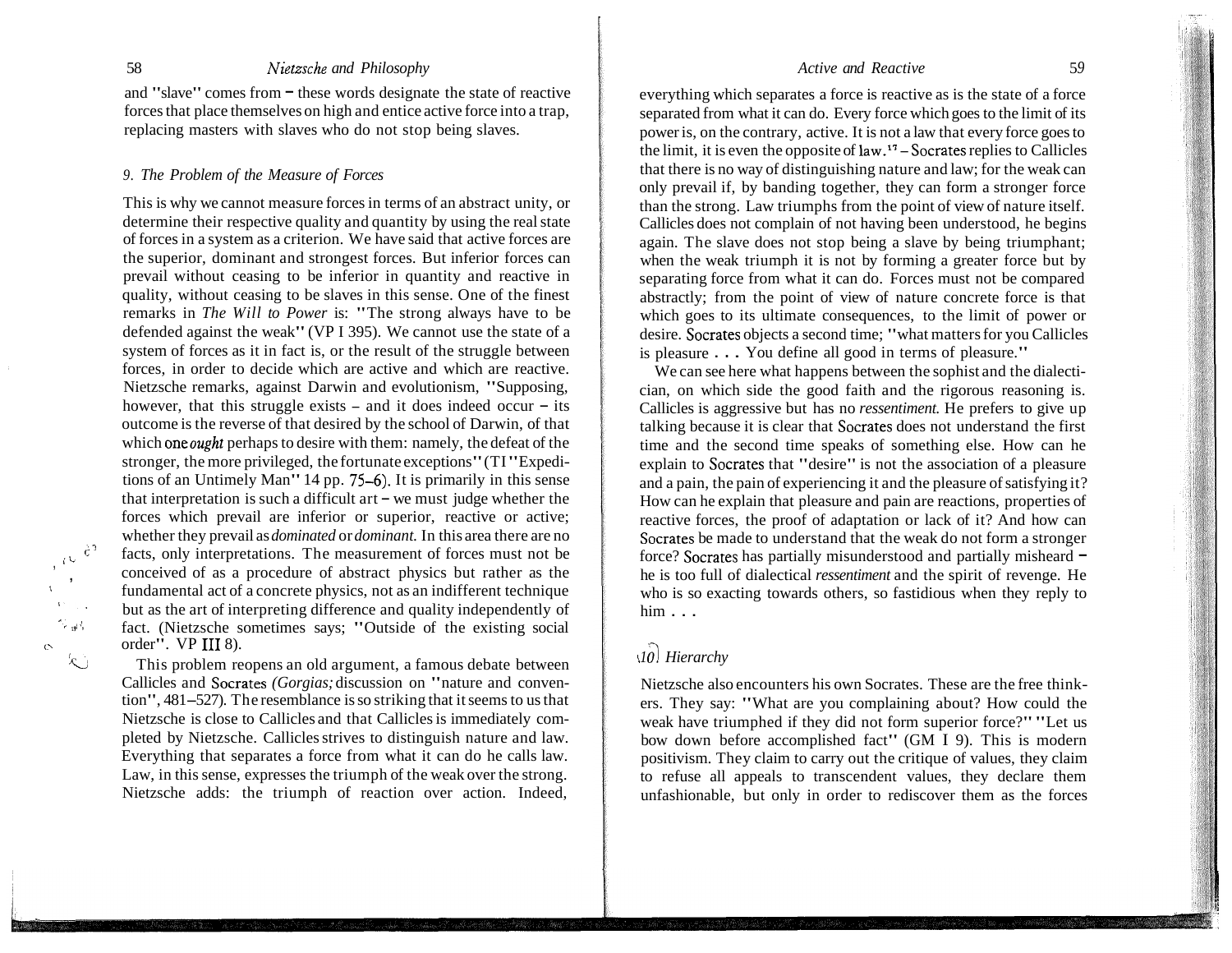#### *60 Nietzsche and Philosophy*

which run the world of today. The value of Church, morality, State etc. is only discussed so that their human force and content can be admired. The free thinker has the strange craze for recovering every content, everything positive, but without ever questioning the nature of these self-styled positives or the origin or quality of the corresponding human forces. This is what Nietzsche calls "fatalism" (GM III 24). The free thinker wants to recover the content of religion but never considers that religion might in fact contain man's basest forces, forces which we might want to leave behind. This is why we can have no confidence in the free thinker's atheism, even when he's a democrat and a socialist: "It is the church, and not its poison that repels us" (GM I 9 p. 36). The essential characteristics of the free thinker's positivism and humanism are fatalism, interpretative impotence and ignorance of the qualities of force. As soon as something appears as a human force or fact the free thinker applauds it without wondering whether this force is of base extraction, whether this fact is the opposite of a high fact: "Human all-too human". Because it does not take the qualities of forces into account free thought is, by vocation, at the service of reactive forces and expresses their triumph. For the fact is always something used by the weak against the strong; "the fact is always stupid, having at all times resembled a calf rather than a god" (UM II "Use and Abuse of History" 8). Nietzsche opposes the free *spirit* to the free thinker, the spirit of interpretation itself which judges forces from the standpoint of their origin and quality: "There are no facts, nothing but interpretations" (VP I1 133). The critique of the free thinker is a fundamental theme in Nietzsche's work- because this critique discloses a perspective from which many different ideologies can be attacked at once; positivism, humanism, the dialectic – positivism's taste for facts, humanism's exaltation of the human fact and the dialectic's mania for recovering human contents.

In Nietzsche the word *hierarchy* has two senses. It signifies, firstly, the difference between active and reactive forces, the superiority of active to reactive forces. Nietzsche can thus speak of an "unalterable and innate order of rank in hierarchy" (BGE 263); and the problem of hierarchy is itself the problem of free spirits (HH Preface 7). But hierarchy also designates the triumph of reactive forces, the contagion of reactive forces and the complex organisation .which results – where the weak have conquered, where the strong are contaminated, where the slave who has not stopped being a slave prevails over the master

who has stopped being one: the reign of law and of virtue. In this second sense morality and religion are still theories of hierarchy (VP I11 385 and 391). If we compare the two senses we see that the second is like the reverse of the first. We make Church, morality and State the masters or keepers of all hierarchy. We have the hierarchy that we deserve, we who are essentially reactive, we who take the triumphs of reaction for a transformation of action and slaves for new masters – we who only recognise hierarchy back to front. who only recognise hierarchy back to front.<br>What Nietzsche calls weak or slavish is not the least strong but that  $\frac{1}{2}$ ,  $\frac{1}{3}$ 

which, whatever its strength, is separated from what it can do. The  $\forall x, \forall y$ least strong is as strong as the strong if he goes to the limit, because the  $f_1$  or  $\frac{1}{2}$  cunning, the subtelty, the wit and even the charm by which he makes  $\frac{5}{2}$   $\frac{1}{2}$ cunning, the subtelty, the wit and even the charm by which he makes up for his lesser strength are part of this strength so that it is no longer  $\int_{0}^{1} \cos^{2} x$ the least. (Zarathustra's two animals are the eagle and the serpent. The eagle is strong and proud but the serpent being crafty and charming is no less strong.) The measure of forces and their qualification does *not* depend on absolute quantity but rather on relative accomplishment. Strength or weakness cannot be judged by taking the result and success of struggle as a criterion. For, once again, it is a fact that the weak triumph: it is even the essence of fact. Forces can only be judged if one takes into account in the first place their active or reactive quality, in the second place the affinity of this quality for the  $\langle$ corresponding pole of the will to power (affirmative or negative) and in the third place the nuance of quality that the force presents at a particular moment of its development, in relation to its affinity. Thus reactive force is: 1) utilitarian force of adaptation and partial limitation; 2) force which separates active force from what it can do, which denies active force (triumph of the weak or the slaves); 3) force separated from what it can do, which denies or turns against itself (reign of the weak or of slaves). And, analogously, active force is: 1) plastic, dominant and subjugating force; 2) force which goes to the limit of what it can do; 3) force which affirms its difference, which makes its difference an object of enjoyment and affirmation. Forces are only concretely and completely determined if these three pairs of characteristics are taken into account simultaneously.

#### 11. *Will to Power and Feeling of Power*

We know that the will to power is the differential element, the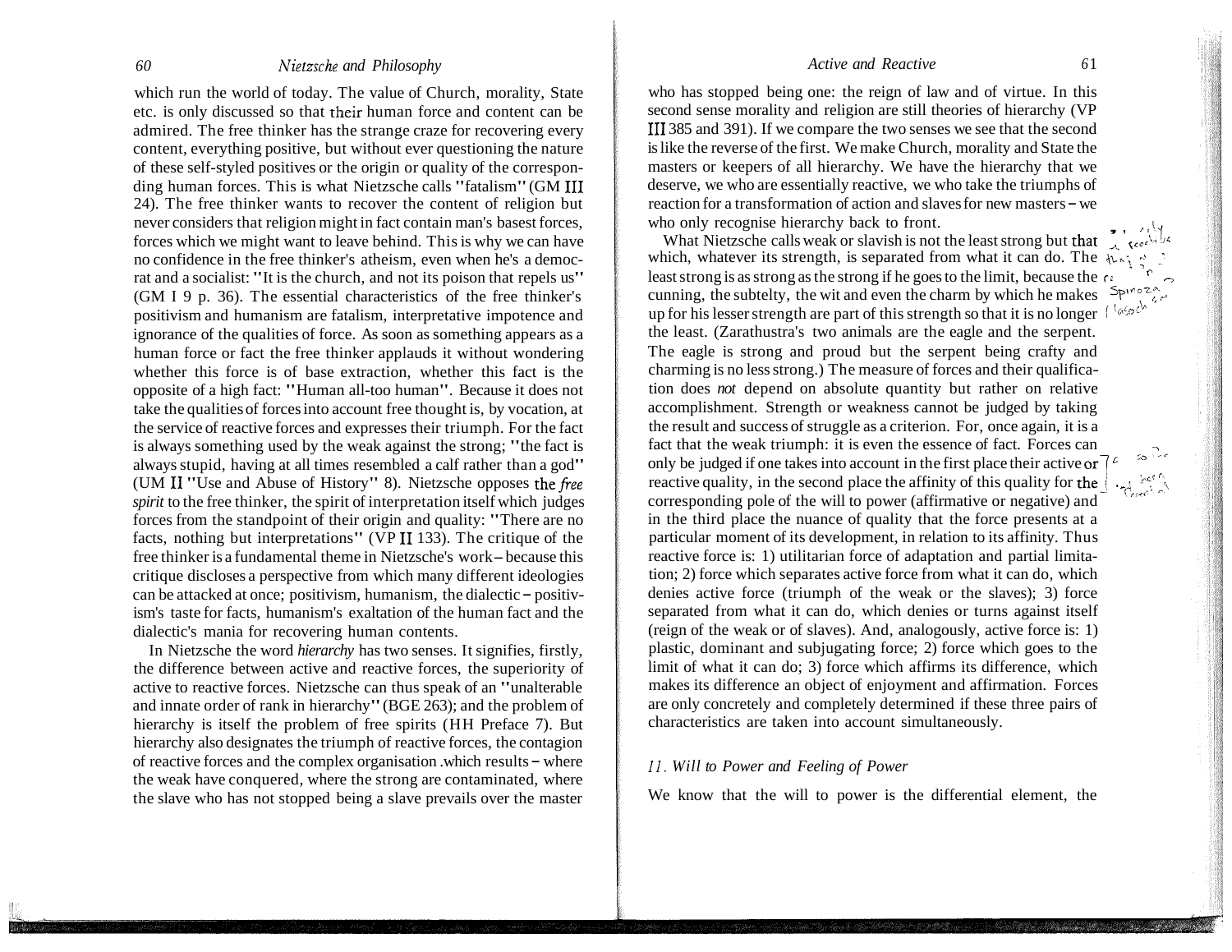#### 62 *Nietzsche and Philosophy*

genealogical element which determines the relation of force with force and produces their quality. The will to power must therefore *manifest itself* in force as such. The manifestations of the will to power must be studied very carefully because the dynamism of forces is completely dependent on it. But what does "the will to power manifests itself" mean? The relationship between forces in each case is determined to the extent that each force is *affected* by other, inferior or superior, forces. It follows that will to power is manifested as a capacity for being affected. This capacity is not an abstract possibility, it is necessarily fulfilled and actualised at each moment by the other forces to which a given force relates. We should not be surprised by the double aspect of the will to power: from the standpoint of the genesis or production of forces it determines the relation between forces but, from the standpoint of its own manifestations, it is determined by relating forces. This is why the will to power is always determined at the same time as it determines, qualified at the same time as it qualifies. In the first place, therefore, the will to power is manifested as the capacity for being affected, as the determinate capacity of force for being affected. -It is difficult to deny a Spinozist inspiration here. Spinoza, in an extremely profound theory, wanted a capacity for being affected to correspond to every quantity of force. The more ways a body could be affected the more force it had. This capacity measures the force of a body or expresses its power. And, on the one hand, this power is not a simple logical possibility for it is actualised at every moment by the bodies to which a given body is related. On the other hand, this capacity is not a physical passivity, the only passive affects are those not adequately caused by the given body.'8

Similarly, for Nietzsche, the capacity for being affected is not necessarily a passivity but an *affectivity,* a sensibility, a sensation. It is in this sense that Nietzsche, even before elaborating the concept of the will to power and giving it its full significance, was already speaking of a *feeling of power*. Before treating power as a matter of will he treated it as a matter of feeling and sensibility. But when he had elaborated the full concept of the will to power this first characteristic did not as a matter of feeling and sensibility. But when he had elaborated the<br>full concept of the will to power this first characteristic did not<br>disappear – it became the manifestation of the will to power. This is<br> $\begin{bmatrix} 1 \\ 2$ disappear – it became the manifestation of the will to power. This is<br>  $\begin{bmatrix} \downarrow \\ \downarrow \end{bmatrix}, \begin{bmatrix} \downarrow \\ \downarrow \end{bmatrix}$  why Nietzsche always says that the will to power is "the primitive<br>  $\begin{bmatrix} \downarrow \\ \downarrow \end{bmatrix}, \begin{bmatrix} \downarrow \\ \downarrow \end{bmatrix}$  a affective form" from which all other feelings derive (VP II 42). Or –better still: "The will to power is not a being not a becoming, but a *pathos"* (VP II 311/WP 635). That is to say: the will to power manif-

ests itself as the sensibility of force; the differential element of forces manifests itself as their differential sensibility. "The fact is that the will to power rules even in the inorganic world, or rather that there is no inorganic world. Action at a distance cannot be eliminated, for one thing attracts another and a thing feels itself attracted. This is the fundamental fact . . . *In order for the will to power to be able to manifest itself it needs to perceive the things it sees and feel the approach of what is assimilable to it"* (VP II 89). The *ffects* of force are active insofar as the force appropriates anything that resists it and compels the obedience of inferior forces. When force is affected by superior forces which it obeys its affects are made to submit, or rather, they are acted *(agies).* Again, obeying is a manifestation of the will to power. But an inferior force can bring about the disintegration or splitting of superior forces, the explosion of the energy which they have accumulated. Nietzsche likes to compare the phenomena of atomic disintegration, the division of protoplasm and the reproduction of organic life (VP I1 45, 77, 187). And not only do disintegration, division and separation always express will to power but so do being disintegrated, being separated and being divided: "Division appears as the consequence of the will to power" (VP **I1** 73). Given two forces, one superior and the other inferior, we can see how each one's capacity for being affected is fulfilled necessarily. But this capacity for being affected is not fulfilled unless the corresponding force enters into a history or a process of sensible becoming: 1) active force, power of acting or commanding; 2) reactive force, power of obeying or of being acted; 3) developed reactive force, power of splitting up, dividing and separating; 4) active force become reactive, power of being separated, of turning against itself.<sup>19</sup>

All sensibility is only a becoming of forces. There is a cycle of force in the course of which force "becomes" (for example, active force becomes reactive). There are even several becomings of forces that can struggle against one another.<sup>20</sup> Thus it is not sufficient to parallel or oppose the respective characteristics of active and reactive force. The active and the reactive are qualities of force that derive from the will to power. But the will to power itself has qualities, *sensibilia,*  which are like the becomings of forces. The will to power manifests itself, in the first place, as the sensibility of forces and, in the second place, as the becoming sensible of forces: pathos is the most elementary fact from which a becoming arises (VP II  $311/WP635$ ). In general, the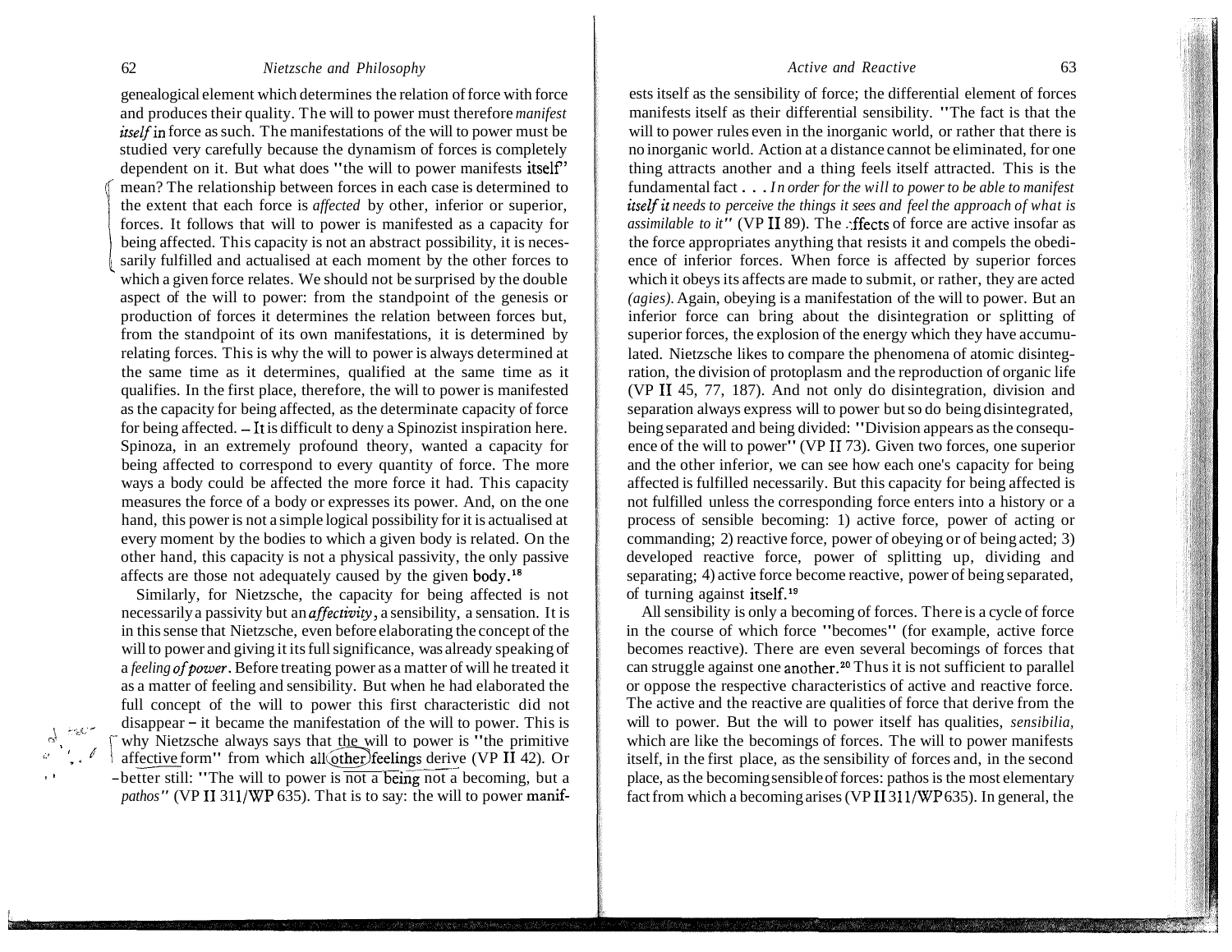#### Nietzsche and Philosophy

becoming of forces must not be confused with the qualities of force: it is the becoming of these qualities themselves, the quality of the will to power itself. The qualities of force can no more be abstracted from their becoming than force itself can be abstracted from the will to power. The concrete study of forces necessarily implies a dynamic.

#### 12. The Becoming-Reactive of Forces

64

But, the dynamic of forces in fact leads us to a distressing conclusion. When reactive force separates active force from what it can do, the latter also becomes reactive. Active forces become reactive. And the word 'becoming' must be taken in the strongest sense: the becoming of forces appears as a becoming-reactive. Are there no other ways of becoming? The fact remains that we do not feel, experience or know any becoming but becoming-reactive. We are not merely noting the existence of reactive forces, we are noting the fact that everywhere they are triumphant. How do they triumph? Through the will to nothingness, thanks to the affinity between reaction and negation. What is negation? It is a quality of the will to power, the one which qualifies it as nihilism or will to nothingness, the one which constitutes the becoming-reactive of forces. It must not be said that active force becomes reactive because reactive forces triumph; on the contrary, they triumph because, by separating active force from what it can do, they betray it to the will of nothingness, to a becoming-reactive deeper than themselves. This is why the figures of triumph of reactive forces (ressentiment, bad conscience, and the ascetic ideal) are primarily forms of nihilism. The becoming-reactive, the becoming nihilistic, of force seem to be essential components of the relation of force with force. - Is there another becoming? Everything tempts us to think that perhaps there is. But, as Nietzsche often says, we would need another sensibility, another way of feeling. We can not yet reply to this question, we can hardly even contemplate its possibility. But we can ask why we only feel and know a becoming-reactive. Is it not because man is essentially reactive? Because becoming-reactive is constitutive of man? Ressentiment, bad conscience and nihilism are not psychological traits but the foundation of the humanity in man. They are the principle of human being as such. Man, "skin disease" of the Earth, reaction of the Earth  $\ldots$  (Z II "Of Great Events"). It is in this sense that Zarathustra speaks of his "great contempt" for man and of

his "great disgust". Another sensibility, another becoming – would they still be man's?

This condition of man is of the greatest importance for the eternal return. It seems to compromise or contaminate it so gravely that it becomes an object of anguish, repulsion and disgust. Even if active forces return they will again become reactive, eternally reactive. The eternal return of reactive forces and furthermore the return of the becoming-reactive of forces. Zarathustra not only presents the thought of the eternal return as mysterious and secret but as nauseating and difficult to bear (cf. also VP IV 235, 246). The first exposition of the eternal return is followed by a strange vision of a shepherd "writhing, choking, convulsed, his face distorted", a heavy black snake hanging out of his mouth (Z I11 "Of the Vision and the Riddle'' p. 180). Later, Zarathustra himself explains the vision: "The great disgust at man -it choked me and had crept into my throat . . . The man of whom you are weary, the little man recurs eternally . . . Alas man recurs eternally!... And eternal return, even for the smallest - that was my disgust at all existence! Ah, disgust! Disgust! Disgust!" (Z III "The Convalescent" pp. 235–6). The eternal return of the mean, small, reactive man not only makes the thought of the eternal return unbearable, it also makes the eternal return itself impossible; it puts contradiction into the eternal return. The snake is an animal of the eternal return; but, insofar as the eternal return is that of reactive forces, the snake uncoils, becomes a "heavy black snake" and hangs out of the mouth which is preparing to speak. For how could the eternal return, the being of becoming, be affirmed of a becoming. nihilistic?  $=$  In order to affirm the eternal return it is necessary to bite off and spit out the snake's head. Then the shepherd is no longer either man or shepherd, "he was transformed, surrounded with light, he was laughing! Never yet on earth had any man laughed as he laughed" (Z III "Of the Vision and the Riddle" p. 180\*). Another becoming, another sensibility: the Overman.

#### 13. Ambivalence of Sense and of Values

A becoming-active of forces, a becoming-active of reactive forces, would be a different becoming from the one that we know now. The evaluation of such a becoming raises several questions and must be the final test of the systematic coherence of Nietzschean concepts in the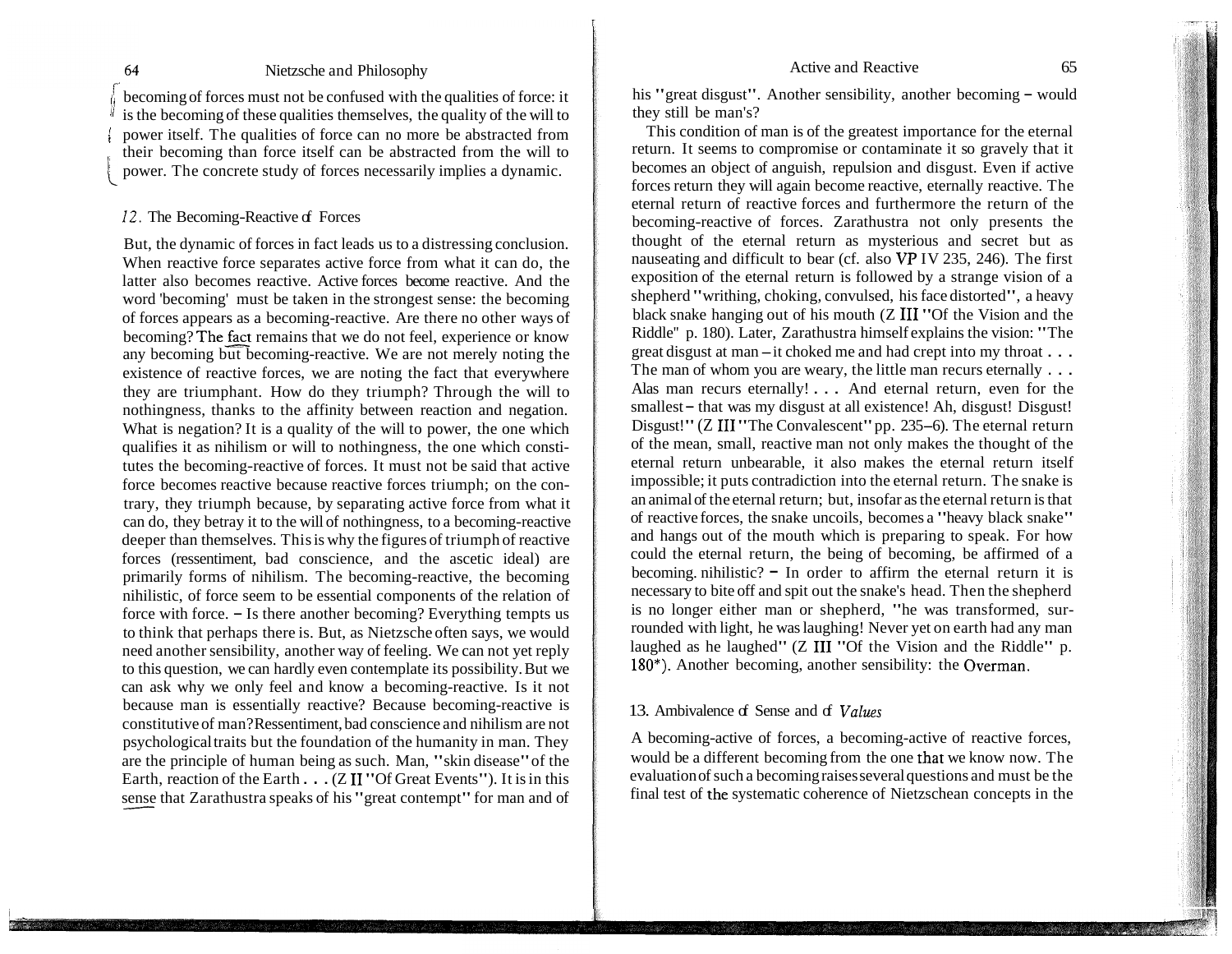#### 66 Nietzsche and Philosophy

theory of force. - Let us consider an initial hypothesis. What Nietzsche calls an active force is one which goes to the limit of its consequences. An active force separated from what it can do by reactive force thus becomes reactive. But does not this reactive force, in its own way, go to the limit of what it can do? If active force, being separated, becomes reactive, does not, conversely, reactive force, as that which separates, become active? Is this not its own way of being active? Concretely, is there not a kind of baseness, meanness, stupidity etc. which becomes active through going to the limit of what it can do? "Rigorous and grandoise stupidity . . ." Nietzsche writes (BGE **188).** This hypothesis recalls the Socratic objection but is, in fact, distinct from it. One on longer says, like Socrates, that inferior forces only triumph by forming a greater force but rather that reactive forces only triumph by going to the limit of their consequences, that is, by forming an active force.

**A** reactive force can certainly be considered from different points of view. Illness for example, separates me from what I can do, as reactive force it makes me reactive, it narrows my possibilities and condemns me to a diminished milieu to which I can do no more than adapt myself. But, in another way, it reveals to me a new capacity, it endows me with a new will that I can make my own, going to the limit of a strange power. (This extreme power brings many things into play, for example: "Looking from the perspective of the sick toward healthier concepts and values . . ." EH I 1 p. **223).** Here we can recognise an ambivalence important to Nietzsche: all the forces whose reactive character he exposes are, a few lines or pages later, admitted to fascinate him, to be sublime because of the perspective they open up for us and because of the disturbing will to power to which they bear witness. They separate us from our power but at the same time they give us another power, "dangerous" and "interesting". They bring US new feelings and teach us new ways of being affected. There is something admirable in the becoming-reactive of forces, admirable and dangerous. Not only the sick man, but even the religious man present this double aspect: reactive on the one hand, possessing a new power on the other.21 "Human history would be altogether too stupid a thing without the spirit that the impotent have introduced into it" (GM I 7 p. **33).** Every time Nietzsche speaks of Socrates, Christ, Judaism, Christianity or any form of decadence or degeneration he discovers this same ambivalence of things, beings and forces.

Is it, however, exactly the same force that both separates me from what I can do and endows me with a new power? Is it the same illness, is it the same invalid who is the slave of his illness and who uses it as a means of exploring, dominating and being powerful. Is the religion of the faithful who are like bleating lambs and that of certain priests who are like new "birds of prey" the same? In fact the reactive forces are not the same and they change nuance depending on the extent to which they develop their affinity for the will to nothingness. One reactive force both obeys and resists, another separates active force from what it can do; a third contaminates active force, carries it along I to the limit of becoming-reactive, into the will to nothingness; a fourth type of reactive force was originally active but became reactive and separated from its power, it was then dragged into the abyss and turned against itself – these are the different nuances, affects and types that the genealogist must interpret, that no one else knows how to interpret. "Need I say after all this that in questions of decadence I am experienced? I have spelled them forward and backward. That filigree art of grasping and comprehending in general, those fingers for nuances, that psychology of 'looking round the corner', and whatever else is characteristic of me . . ." (EH I 1 p. **223).** The problem of interpretation is to interpret the state of reactive forces in each case that is the degree of development that they have reached in relation to negation and the will to nothingness.  $-$  The same problem of interpretation would arise on the side of active forces; to interpret their nuance or state in each case, that is, to interpret the degree of development of the relation between action and affirmation. There are reactive forces that become grandiose and fascinating by following the will to nothingness and there are active forces that subside because they do not know how to follow the powers of affirmation (we will see that this is the problem of what Nietzsche calls "culture" or "the higher man"). Finally, evaluation presents ambivalences which are even more profound than those of interpretation. To judge affirmation itself from the standpoint of negation itself and negation from the standpoint of affirmation; to judge affirmative will from the stand- $\vert$ point of nihilistic will and nihilistic will from the standpoint of affirmative will  $-$  this is the genealogist's art and the genealogist is a physician. "Looking from the perspective of the sick toward healthier concepts and values and, conversely, looking again from the fullness and self-assurance of a rich life down into the secret work of the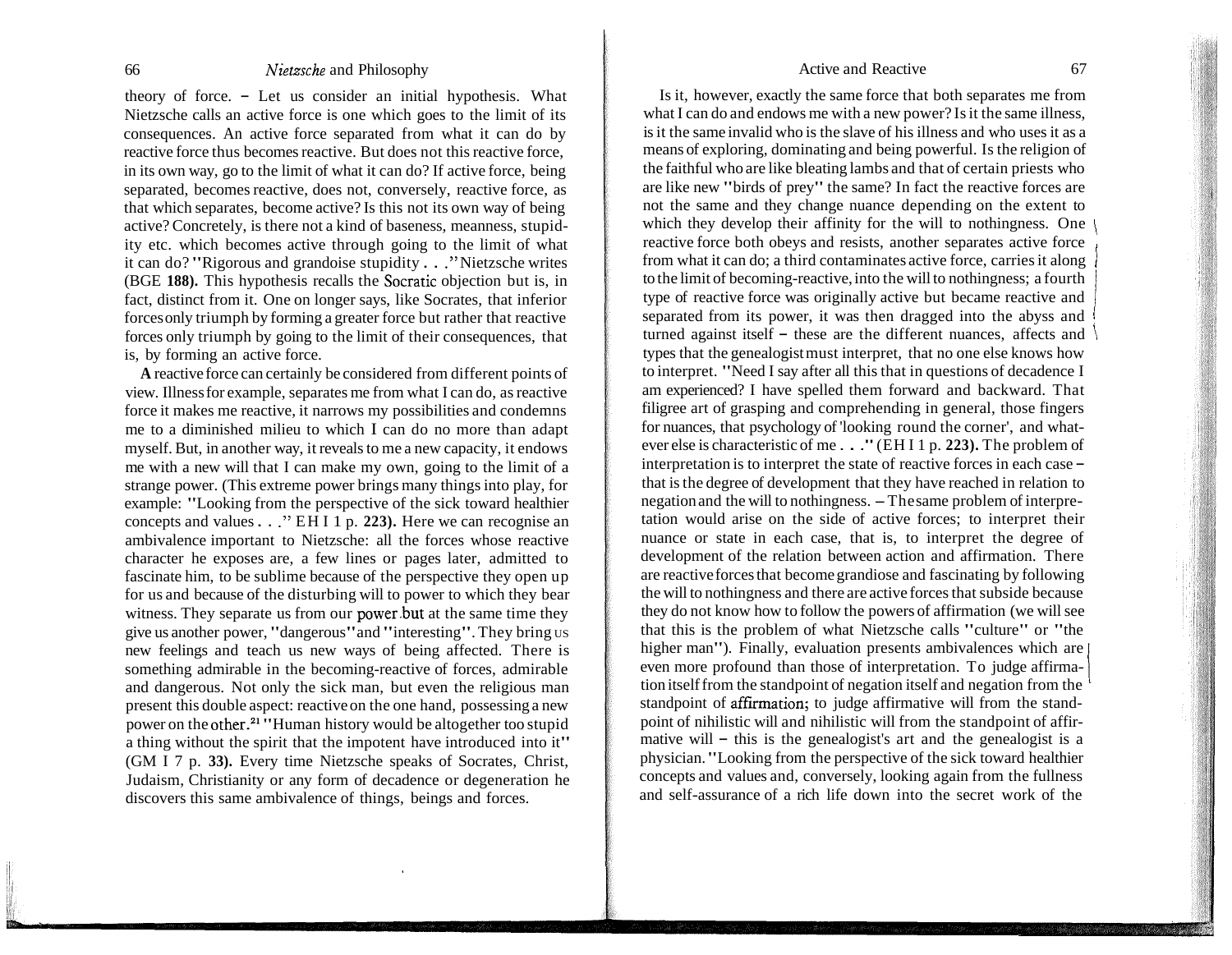#### <sup>I</sup>68 *Nietzsche and Philosophy* <sup>I</sup>

instinct of decadence" (EH I 1 p. 223). But whatever the ambivalence of sense and values we cannot conclude that a reactive force becomes active by going to the limit of what it can do. For, to go "to the limit", "to the ultimate consequences", has two senses depending on whether one affirms or denies, whether one affirms one's own differ-Lence or denies that which differs. When a reactive force develops to its ultimate consequences it does this in relation to negation, to the will to nothingness which serves as its motive force. Becoming active, on the contrary, presupposes the affinity of action and affirmation; in order  $\frac{1}{2}$  to become active it is not sufficient for a force to go to the limit of what it can do, it must make what it can do an object of affirmation. Becoming-active is affirming and affirmative, just as becomingreactive is negating and nihilistic.

#### 14. *Second Aspect of the Eternal Return: as ethical and selective thought*

Because it is neither felt nor known, a becoming-active can only be thought as the product of a *selection*. A simultaneous double selection by the activity of force and the affirmation of the will. But what can perform the selection? What serves as the selective principle? Nietzsche replies: the eternal return. Formerly the object of disgust, the eternal return overcomes disgust and turns Zarathustra into a "convalescent", someone consoled (Z I11 "The Convalescent"). But in what sense is the eternal return selective? Firstly because, as a thought, it gives the will a practical rule (VP IV  $229$ ,  $231/WP$  1053, 1056 "The great selective *thought").* The eternal return gives the will a rule as rigorous as the Kantian one. We have noted that the eternal return, as a physical doctrine, was the new formulation of the speculative synthesis. As an ethical thought the eternal return is the new formulation of the practical synthesis: *whateveryou will, will it in such a way that you also will its eternal return.* "If, in all that you will you begin by asking yourself: is it certain that I will to do it an infinite number of times? This should be your most solid centre of gravity" (VP IV 242). One thing in the world disheartens Nietzsche: the little compensations, the little pleasures, the little joys and everything that one is granted once, only once. Everything that can be done again the next day only on the condition that it be said the day before: tomorrow I will give it up - the whole ceremonial of the obsessed. And we are like those old women who permit themselves an excess only once, we

act and think like them. "Oh, that you would put from you all *half*  willing, and decide upon lethargy as you do upon action. Oh that you understood my saying: 'Always do what you will – but first be such as *can* will!' **".22** Laziness, stupidity, baseness, cowardice or spitefulness that would will its own eternal return would no longer be the same laziness, stupidity etc. How does the eternal return perform the selection here? It is the *thought* of the eternal return that selects. It makes willing something whole. The thought of the eternal return eliminates from willing everything which falls outside the eternal return, it makes willing a creation, it brings about the equation "willing = creating".

It is clear that such a selection falls short of Zarathustra's ambitions. It is content to eliminate certain reactive states, certain states of reactive forces which are among the least developed. But reactive forces which go to the limit of what they can do in their own way, and which find a powerful motor in the nihilistic will, resist the first selection. Far from falling outside the eternal return they enter into it and seem to return with it. We must therefore expect a second selection, very different from the first. But this second selection involves the most obscure parts of Nietzsche's philosophy and forms an almost esoteric element on the doctrine of the eternal return. We can therefore only summarise these Nietzschean themes, leaving a detailed conceptual explanation until later:

1) Why is the eternal return called "the most extreme form of nihilism" (VP III 8/WP 55)? And if the eternal return is the most extreme form of nihilism, nihilism itself (separated or abstracted from the eternal return) is always an "incomplete nihilism" (VP I11 7/WP 28): however far it goes, however powerful it is. Only the eternal return makes the nihilistic will whole and complete.

2) The will to nothingness, as we have investigated it up to now, has always appeared in an alliance with reactive forces. Its essence was to deny active force and to lead it to deny and turn against itself. Bur, at the same time, it laid in this way the foundation for the conservation, triumph and contagion of reactive forces. The will to nothingness was the universal becoming-reactive, the becoming-reactive of forces. This is the sense in which nihilism is always incomplete on its own. Even the ascetic ideal is the opposite of what we might think, "it is an expedient of the art of conserving life". Nihilism is the principle of conservation of a weak, diminished, reactive life. The depreciation

**C,'** (

I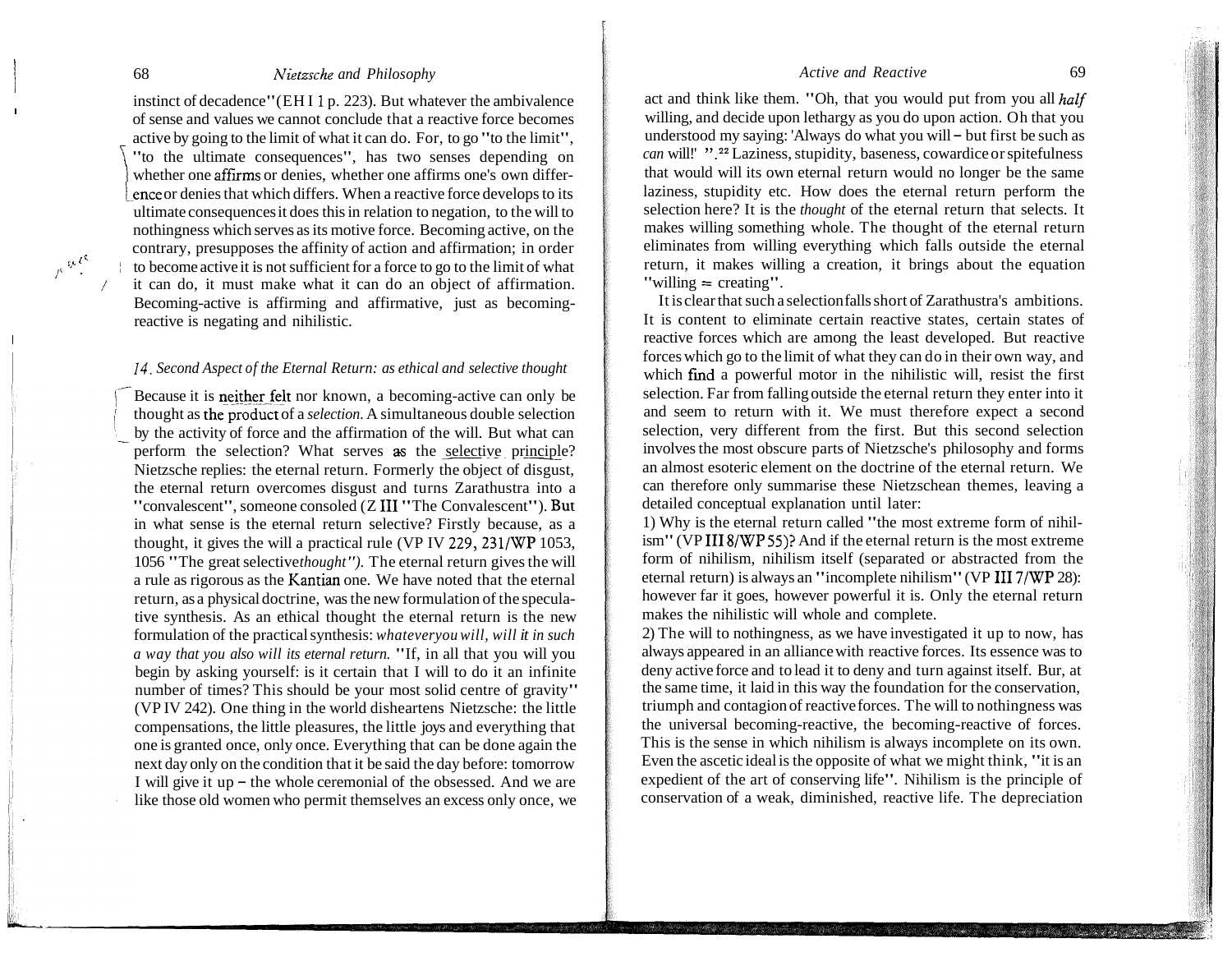and negation of life form the principle in whose shadow the reactive life conserves itself, survives, triumphs and becomes contagious (GM 111 13).

**3)** What happens when the will to nothingness is related to the eternal return? This is the only place where it breaks its alliance with reactive forces. Only the eternal return can complete nihilism *because it makes negation a negation of reactive forces themselves.* By and in the eternal return nihilism no longer expresses itself as the conservation and victory of the weak but as their destruction, their *self-destruction.*  "This perishing takes the form of a self-destruction - the instinctive selection of that which must destroy . . . The will to destruction as the will of a still deeper instinct, the instinct of self-destruction, the will for nothingness" (VP III 8/WP 55). This is why Zarathustra, as early as the Prologue, sings of the "one who wills his own downfall", "for he does not want to preserve himself ', "for he will cross the bridge without hesitation" (Z Prologue 4). The Prologue to *Zarathustra*  contains the premature secret of the eternal return.

4) Turning against oneself should not be confused with this destruction of self, this self-destruction. in the reactive process of turning against oneself active force becomes reactive. In self-destruction reactive forces are themselves denied and led to nothingness. This is why self-destruction is said to be an active operation an *"active destruction"*  (VP I11 8, EH I11 1). It and it alone expresses the becoming-active of forces: forces become active insofar as reactive forces deny and suppress themselves in the name of a principle which, a short time ago, was still assuring their conservation and triumph. Active negation or active destruction is the state of strong spirits which destroy the reactive in themselves, submitting it to the test of the eternal return and submitting themselves to this test even if it entails willing their own decline; "it is the condition of strong spirits and wills, and these do not find it possible to stop with the negative of 'judgement'; their nature demands *active negation*" (VPIII 102/WP 24). This is the only way in which reactive forces *become active.* Furthermore this is why negation, by making itself the negation of reactive forces themselves, is not only active but is, as it were, *transmuted.* It expresses affirmation and becoming-active as the power of affirming. Nietzsche then speaks of the "eternal joy of becoming. . . that joy which includes even joy in destroying", "The affirmation of passing away and *destroying,* which is the decisive feature of a Dionysian philosophy" (EH III "The Birth"

## of Tragedy" 3 p. 273);

5) The second selection in the eternal return is thus the following: the eternal return produces becoming-active. It is sufficient to reIate the will to nothingness to the eternal return in order to realise that reactive forces do not return. However far they go, however deep the becoming-reactive of forces, reactive forces will not return. The small, petty, reactive man will not return. In and through the eternal return negation as a quality of the will to power transmutes itself into affirmation, it becomes an affirmation of negation itself, it becomes a power of affirming, an affirmative power. This is what Nietzsche presents as Zarathustra's cure and Dionysus' secret. "Nihilism vanquished by itself' thanks to the eternal return (VP 111). This second selection is very different from the first. It is no longer a question of the simple thought of the eternal return eliminating from willing everything that falls outside this thought but rather, of the eternal return making something come into being which cannot do so without changing nature. It is no longer a question of selective thought but of selective being; for the eternal return is being and being is selection.  $(Selection = hierarchy)$ 

## *1S.The Problem of the Eternal Return*

All this must be taken as a simple summary of texts. These texts will only be elucidated in terms of the following points: the relation of the two qualities of the will to power (negation and affirmation), the relation of the will to power itself with the eternal return, and the possibility of transmutation as a new way of feeling, thinking and above all being (the Overman). In Nietzsche's terminology the reversal of values means the active in place of the reactive (strictly speaking it is the reversal of a reversal, since the reactive began by taking the place of action). But *transmutation* of values, or *transvaluation,* means affirmation instead of negation - negation transformed into a power of affirmation, the supreme Dionysian metamorphosis. All these as yet unanalysed points form the summit of the doctrine of the eternal return.

From afar we can hardly see this summit. The eternal return is the being of becoming. But becoming is double: becoming-active and becoming-reactive, becoming-active of reactive forces and becoming reactive of active forces. But only becoming-active has being; it would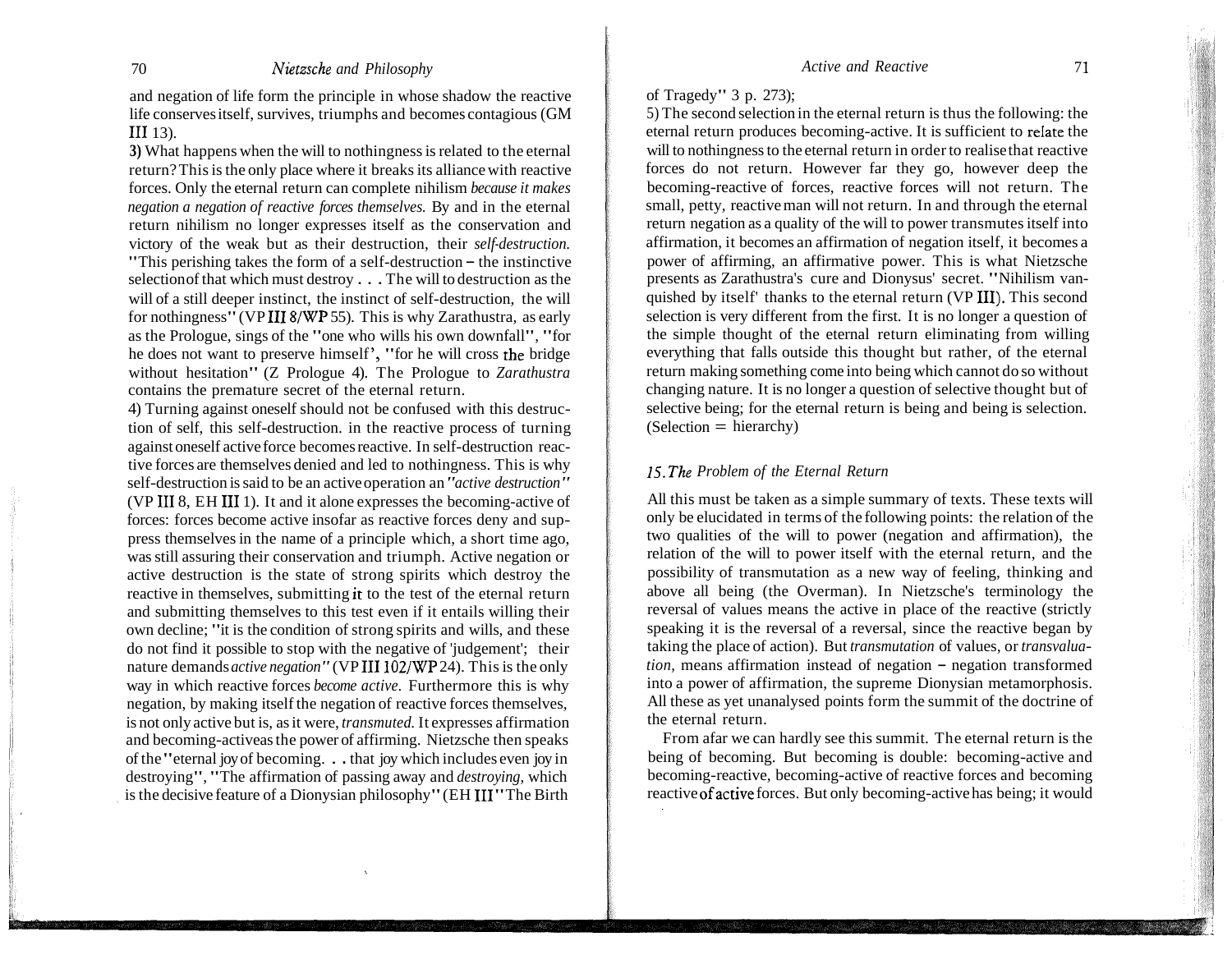be contradictory for the being of becoming to be affirmed of a becoming-reactive, of a becoming that is itself nihilistic. The eternal return would become contradictory if it were the return of reactive forces. The eternal return teaches us that becoming-reactive has no being. Indeed, it also teaches us of the existence of a becoming-active. It necessarily produces becoming-active by reproducing becoming. This is why affirmation is twofold: the being of becoming cannot be fully affirmed without also affirming the existence of becomingactive. The eternal return thus has a double aspect: it is the universal being of becoming, but the universal being of becoming ought to belong to a single becoming. Only becoming-active has a being which is the being of the whole of becoming. Returning is everything but everything is affirmed in a single moment. Insofar as the eternal return is affirmed as the universal being of becoming, insofar as becoming-active is also affirmed as the symptom and product of the universal eternal return, affirmation changes nuance and becomes more and more profound. Eternal return, as a physical doctrine, affirms the being of becoming. But, as selective ontology, it affirms this being of becoming as the "self-affirming" of becoming-active. We see that, at the heart of the complicity which joins Zarathustra and his animals, a misunderstanding arises, a problem the animals neither understand nor recognise, the problem of Zarathustra's disgust and cure. "0 you buffoons and barrel organs! answered Zarathustra and smiled again  $\ldots$  you - have already made an old song of it" (Z III "The Convalescent" pp. 234-5). The old song is the cycle and the whole, universal being. But the complete formula of affirmation is: the whole, yes, universal being, yes, but universal being ought to belong to a single becoming, the whole ought to belong to a single moment.

# 3

# **Critique**

#### I. Transformation of the Sciences of Man

In Nietzsche's view the balance sheet of the sciences is a depressing one: passive, reactive and negative concepts predominate everywhere. , , , . . ...;<br>They always try to <u>interpret phenomena</u> in terms of reactive forces. , $P_1 + P_2$ <br>We have already seen this in the case of physics and biol They always try to interpret phenomena in terms of reactive forces.<br>We have already seen this in the case of physics and biology. But when  $\frac{1}{2}$  we look seriously at the sciences of man we see the development of the reactive and negative interpretation of phenomena: "utility", "adaptation", "regulation" and even "forgetting" serve as explanatory concepts (GM I 2). Ignorance of origins and of the genealogy of forces is obvious everywhere  $-$  in the sciences of man and even in those of nature. It could be said that the scientist sets up the triumph of reactive forces as his model and wants to chain thought to it. He makes much of his respect for facts and his love of truth. But the "fact" is an interpretation: what type of interpretation? Truth expresses a will: who wills truth? And what does he who says "I am seeking the truth" will? Science today is taking the exploration of nature and man further than ever in.a particular direction, but it is also taking submission to the ideal and the established order further than ever. Scholars, even democratic and socialist ones, do not lack piety, they have merely invented a theology which no longer depends on the heart.' "Observe the ages in the history of peoples when the scholar steps into the foreground: they are ages of exhaustion, often of evening and decline" (GM III 25 p. 154).

The misrecognition of action, of all that is active, is obvious in the sciences of man: for example, action is judged in terms of its *utility.* It would be precipitate to say that utilitarianism is today an outdated doctrine. In the first place, if this is so it is partly thanks to Nietzsche. Furthermore, a doctrine only lets itself become outdated when it has spread its principles and hidden its postulates in the doctrines which succeed it. Nietzsche asks; what does the concept of utility refer to?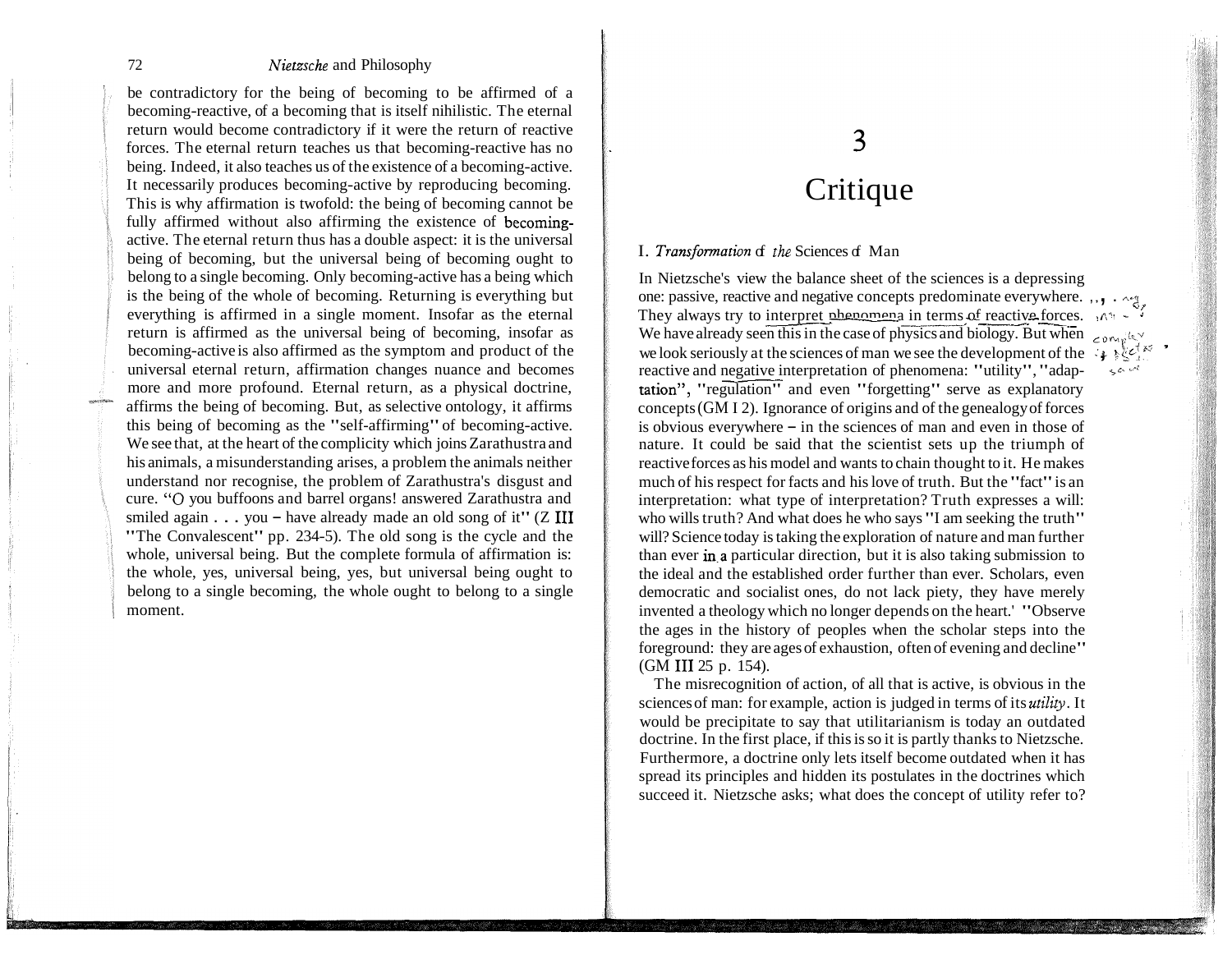#### Notes 203

#### 202 Nietzsche and Philosophy

pure affirmation. There is, in transmutation itself, a correlation of affirmations: chance and necessity, becoming and being, multiplicity and unity. What is correlatively affirmed should not be confused with what is denied or supressed by the transmutation.

- 23. In two texts of the Will to Power Nietzsche presents the eternal return in a probabilistic perspective and as being deduced from a large number of throws: "If we assume an enormous mass of cases the fortuitous repetition of a single dicethrow is more probable than absolute non-identity" (VP I1 324); if the world has a definite magnitude of force and time has an infinite duration then "every possible combination would be realised at least once, moreover it would be realised an infinite number of times" (VP I1 329). But, 1) these texts only give a "hypothetical" exposition of the eternal return; 2) they are "apologetic" in a sense close to that sometimes given to Pascal's wager. It is a question of taking mechanism at its word, of showing that mechanism arrives at a conclusion which "is not necessarily mechanistic"; 3) they are "polemical" in an aggressive way, it is a question of defeating the bad player on his own ground.
- 24. It is only in this sense that Nietzsche speaks of "fragments" as "terrible chances" (Z I1 "Of Redemption").
- 25. Z I "Of Voluntary Death": "Believe it my brothers! He died too early; he himself would have recanted his teaching had he lived to my age!"
- VP I1 38 (on the steam engine), 50, 60, 61 (on the releasing of forces "Man proves that there are unheard of forces which can be put into action by a small being of a composite nature  $\ldots$ Beings who play with the stars". "Inside the molecule explosions and changes of direction of all the atoms are produced and sudden unleashings of forces. All our solar system could, in a single brief instant, experience an excitation comparable to that which the nerve exercises on the muscle."
- 27. Thibaudet, in La Poésie de Stkphane Mallarmé, p. 424, points this out. He rightly ruled out all question of influence.
- Thibaudet, in a strange passage (433), does point out that, 28. according to Mallarmé, the die is only thrown once; but he seems to regret it, finding the principle of several dicethrows clearer: "It is exceedingly doubtful that the development of his

meditation would have led him to write a poem on the theme; several dicethrows abolish chance. This is nevertheless certain and clear. We should remember the law of large numbers . . ." It is clear above all that the laws of large numbers would not introduce any development of the meditation but only a misrepresentation. M. Hyppolite has a deeper vision when he compares the Mallarmean dicethrow not with the law of large numbers but with the cybernetic machine (cf. Etudes *Philosophiques*, 1958). The same comparison would be valid for Nietzsche following what has been said above.

- When Nietzsche spoke of the "ascetic justification of existence" it was, on the contrary, a question of art as "stimulant of life": art affirms life, life is affirmed in art.
- 30. Heidegger stresses these points. For example: "Nihilism moves history like a fundamental process, hardly recognised in the destiny of the peoples of the West. Nihilism is therefore not one historical phenomenon among others, nor a spiritual current which, in the framework of western history, is encountered along with other spiritual currents." "The Word of Nietzsche: 'God is Dead' ", in The Question Concerning Technology, (Harper and Row, 1977).
- EH IV 1: "I am the opposite of a negative spirit. 1 am a bringer of glad tidings like noone before me."
- VP I 406: "What do we attack in Christianity? That it wishes to break the strong, to discourage their courage, to use their bad hours and their wearinesses, to transform their proud assurance into uneasiness and torment of conscience . . . **A** horrible disaster of which Pascal is the most illustrious example."
- 33. ZIII "Of Old and New Law Tables", 4: "Man is something that must be overcome. There are diverse paths and ways to overcoming: just look to it! But only a buffoon thinks: 'Man can also be leapt over'." Z Prologue 4: "I love him who is ashamed when the dice fall in his favour and who then asks: Am I then a cheat?"
- $34.$ "The movement of Pascal:  $un$  monstre et  $un$  chaos, consequently something to be denied" (VP III 42/WP 83\*).
- 2. Active and Reactive
- 1. Spinoza, Ethics, III 2 Proof: "I have already shown that they know not what a body can do, or what can be deduced from mere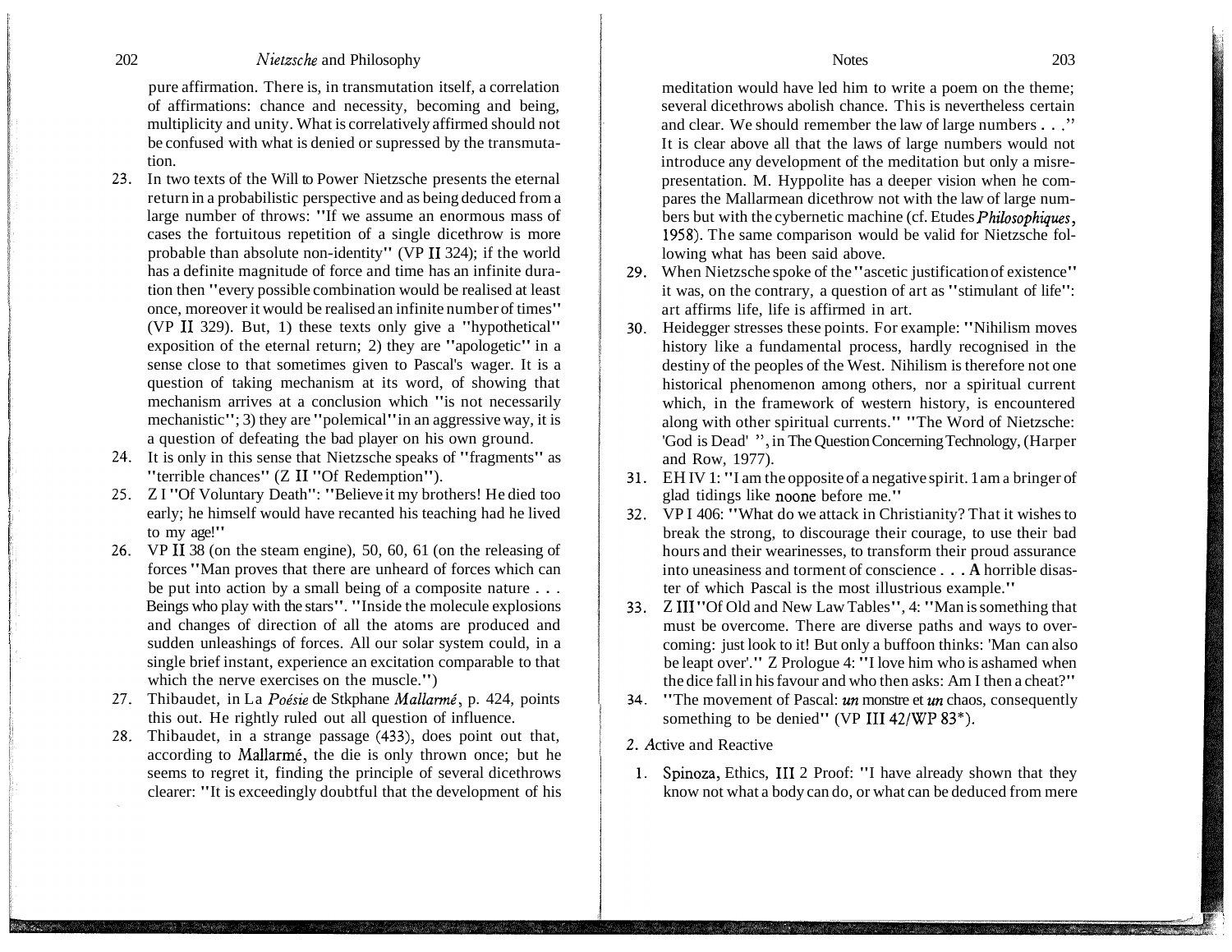contemplation of its nature, and that they have known of many things which happen merely by reason of the laws of nature, which they have believed to happen save by the direction of the mind."

- VP I1 173/WP 659: The human body is "a more astonishing idea than the old soul7 '. VP I1 226: "What is most surprising is rather the body; one never ceases to be amazed at the idea that the human body has become possible."
- On the false problem of a beginning of life, VP I1 66 and 68. On the role of chance, VP I1 25 and 334.
- The originality of Nietzsche's pluralism is found here. In his conception of the organism he does not limit himself to a plurality of constituent forces. What interests him is the diversity of active and reactive forces and the investigation of active forces themselves. Compare this with Butler's pluralism which is admirable but contents itself with memory and habit.
- VP I1 86 and 87: "In the chemical world the sharpest perception of the difference between forces reigns. But a protoplasm, which is a multiplicity of chemical forces, has only a vague and uncertain perception of a strange reality." "To admit that there are perceptions in the inorganic world, and perceptions of an absolute exactitude; it is here that truth reigns! With the organic world imprecision and appearance begin."
- 6. cf. The judgments on Mayer in the letters to Gast.
- PTG 4 p. 50: "But then Anaximander sees another question: Why hasn't all that come-to-be passed away long since, since a whole eternity of time has passed? Whence the ever renewed stream of coming-to-be? And from this question he can save himself only by a mystic possibility."
- The account of the eternal return in terms of the passing moment is found in Z III "Of the Vision and the Riddle".
- **VP** I1 334: "Where would the diversity inside a cycle come from? . . . By admitting that there exists an equal concentration of energy in all the centres of force in the universe, we have to ask how the least suspicion of diversity could arise . . ."
- VP I1 23/WP 692: "My proposition is: that the will of psychology hitherto is an unjustified generalisation, that this will *does not exist at all,* that instead of grasping the idea of the development of one definite will into many forms, one has eliminated

the character of the will by subtracting it from its content, its 'whither?' - this is in the highest degree the case with *Schopenhauer:* what he calls 'will' is a mere empty word."

11. Z I1 "Of Self-Overcoming" p. 137: "How has this come about? Thus I asked myself what persuades the living creature to obey and to command and to practise obedience even in commanding? Listen now to my teaching you wisest men! Test in earnest whether I have crept into the heart of life itself and down to the roots of its heart!

Where I found a living creature, there I found will to power; and even in the will of the servant I found the will to be master" (cf. VP I1 91).

12\*. *(Translator's note:* The word *divers* which is translated here as "diversity" could also be translated by the word used by Kant's English translators  $=$  "manifold"  $-$  in "Kantian" contexts such as the present one. I have retained "diversity" which is more appropriate in most contexts but the Kantian connotation should be borne in mind.)

On these problems which are posed following Kant, cf. M. Gu&oult, *La Philosophie Transcendental de Salomon Maimon, La Doctrine de la Science chez Fichte,* and *M.* Vuillemin, *L'Heritage Icanrien et la revolution Copernicienne* .

- 13. GM Preface 6 p. 20: "We need a *critique* of moral values, *the value of these values themselves must first be called in question."*
- 14. The theory of values moves further and further away from its origins insofar as it loses sight of the principle "to evaluate  $=$  to create". The Nietzschean inspiration is revived in researches like those of M. Polin concerning the creation of values. However, from Nietzsche's point of view, the correlative of the creation of values can, in no case, be their contemplation but must be rather the radical critique of all "current" values.
- 15. GM I 10 p. 36: Instead of affirming themselves and having denial as a simple consequence, reactive forces begin by denying what is different from themselves, from the start they are opposed to whatever is not part of themselves.
- 16. On the English conception of genealogy as evolution: GM Preface 7 and I 1-4. On the mediocrity of this kind of English thought: BGE 253. On the German conception of genealogy as evolution and its mediocrity: GS 357 and BGE 244.